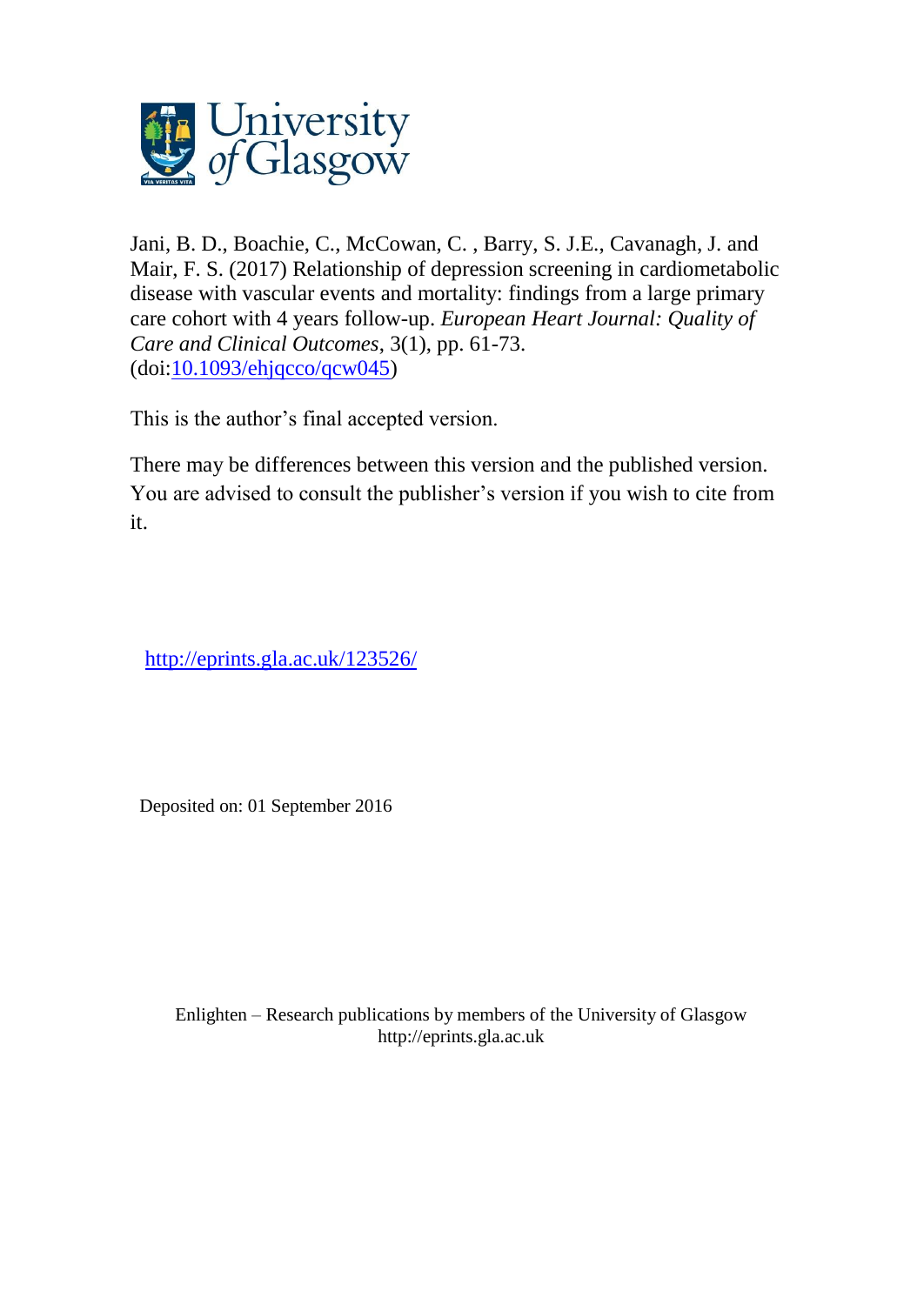Title: Relationship of Depression Screening in Cardiometabolic Disease with Vascular Events and Mortality: Findings from a Large Primary Care Cohort with 4 years follow-up.

Short Title: Depression Screening in Cardiometabolic Disease.

Authors Bhautesh Dinesh Jani MRCGP<sup>1</sup>, Charles Boachie MSc<sup>2</sup>, Colin McCowan PhD<sup>2</sup>,

Sarah JE Barry PhD<sup>2</sup>, Jonathan Cavanagh FRCPsych<sup>3</sup>, Frances S Mair FRCGP<sup>1</sup>.

Author Affiliations: 1- General Practice and Primary Care, Institute of Health and Wellbeing,

College of Medical, Veterinary and Life Sciences, University of Glasgow, United Kingdom.

2- Robertson Centre for Biostatistics, Institute of Health and Well Being, College of Medical, Veterinary and Life Sciences, University of Glasgow, United Kingdom.

3- Mental Health and Wellbeing, Institute of Health and Wellbeing, College of Medical,

Veterinary and Life Sciences, University of Glasgow.

Corresponding Author: Professor Frances S Mair, General Practice and Primary Care, 1

Horselethill Road, Glasgow, United Kingdom, G12 9LX. Email:

[frances.mair@glasgow.ac.uk](mailto:frances.mair@glasgow.ac.uk) Telephone: 0044-1413308317 Fax: 0044-1413308332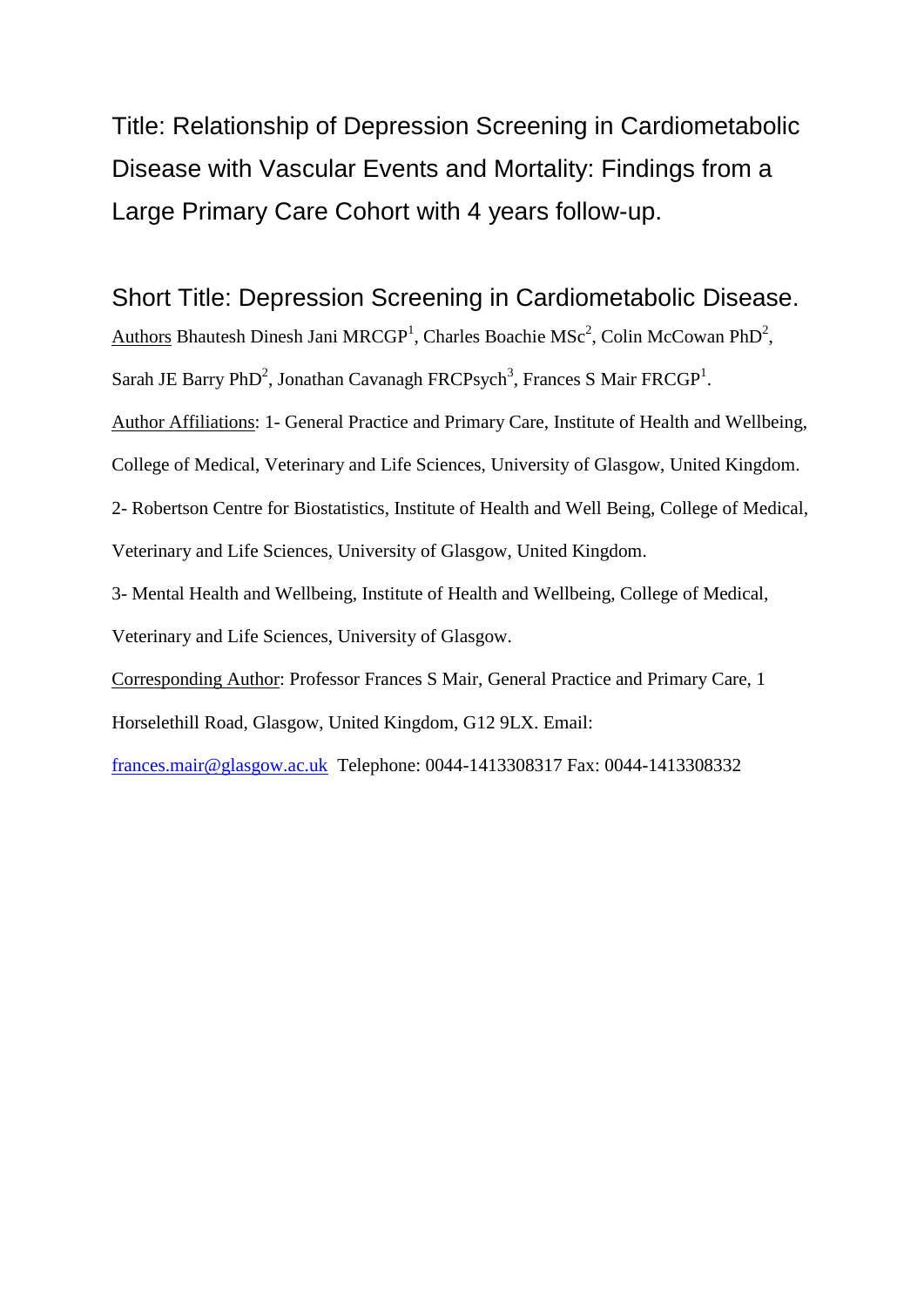#### **Abstract**

#### **Aims**

Benefits of routine depression screening for cardiometabolic disease patients remain unclear. We examined the association between depression screening and all-cause mortality and vascular events in cardiometabolic disease patients.

## **Methods and Results**

125143 patients with cardiometabolic diseases (coronary heart disease, diabetes or previous stroke) in United Kingdom participated in primary care chronic disease management in 2008/09, which included depression screening using the Hospital Anxiety and Depression Score. 10670 receiving depression treatment exempted, 35537 screened, while 78936 not screened. We studied all-cause mortality and vascular events at four years, by electronic data linkage of 124414 patients (99·4%) on primary care registers to hospital discharge and mortality records and used Cox proportional hazards on matched data using propensity score.

Mean age for the screened and not screened population was 69 years (standard deviation-SD 11·9) and 67 years (SD 14·3), respectively; 58% (20658) of the screened population were men and 65·3% (22726) were socioeconomically deprived, compared with 54·2 % (42727) and 67·4% (51686), respectively, in the not screened population. The screened population had lower all-cause mortality (Hazard Ratio-HR 0.89) and vascular events (HR0.85) in the matched data of N=21893 patients each in the screened and the unscreened groups.

## **Conclusion**

Depression screening was associated with a reduction in all-cause mortality and vascular events in patients with cardiometabolic diseases. The uptake of screening was poor for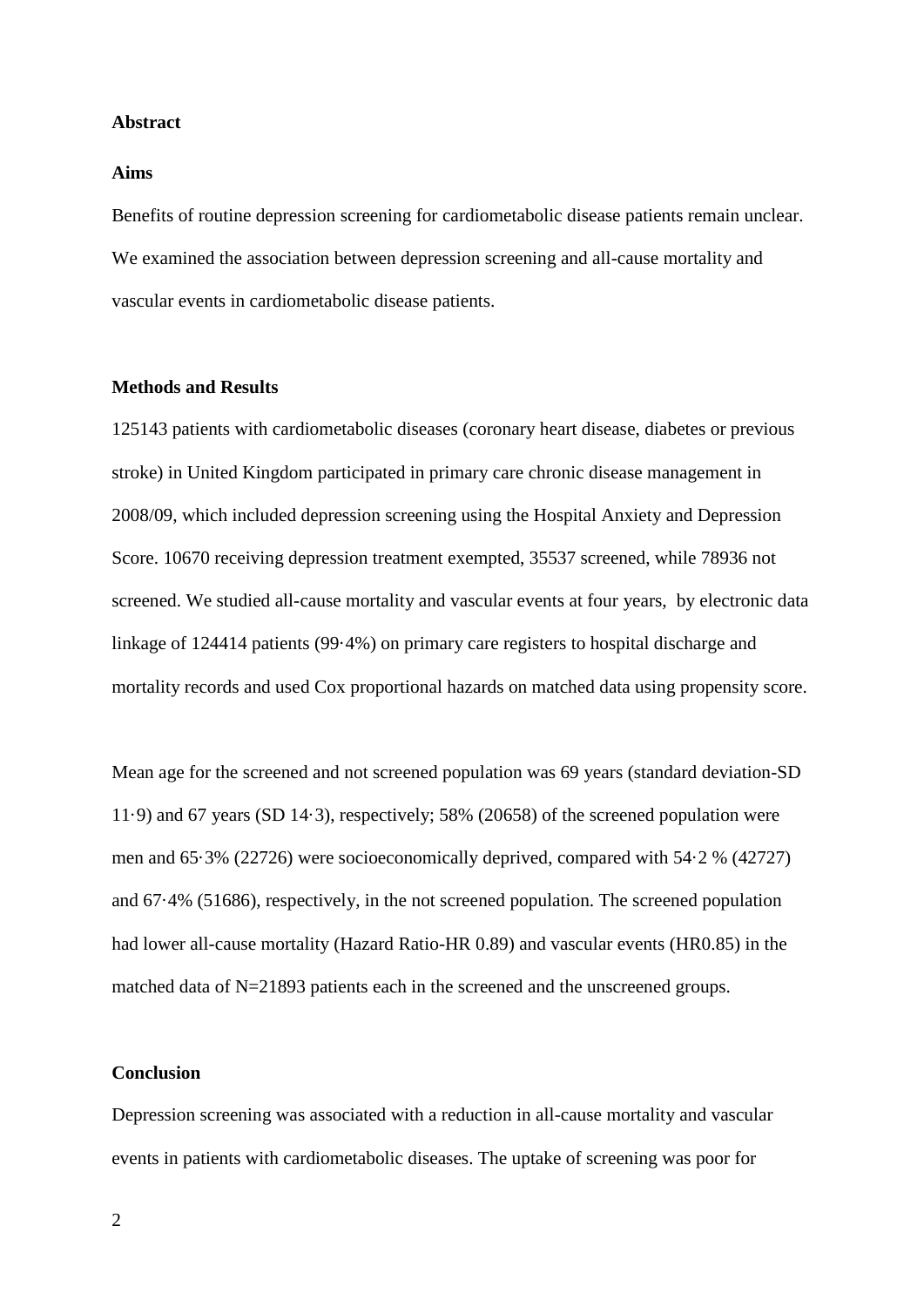unknown reasons. Reverse causality and confounding by disease severity and quality of care are important possible limitations. Further research to determine reproducibility and explore underlying mechanisms is merited.

**Key Words**: Depression; Coronary Heart Disease; Diabetes Mellitus; Stroke; Cardiovascular Complications.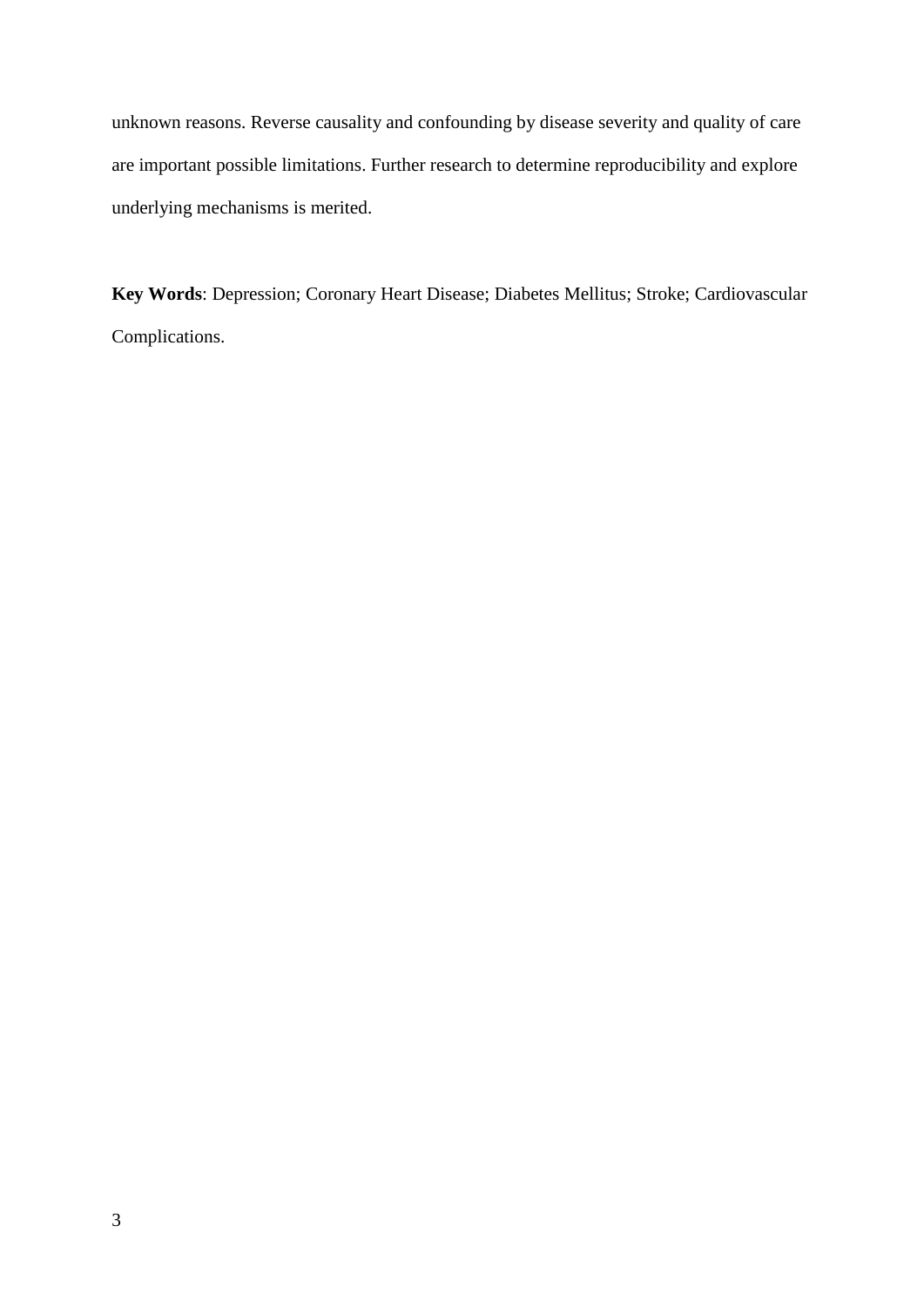#### **Introduction**

Patients with cardiometabolic diseases such as coronary heart disease (CHD), diabetes and stroke, depression prevalence is estimated to be 15-25% (1–3). Co-morbid depression in patients with cardiometabolic disease is associated with increased mortality, worse cardiovascular outcomes and poor functional outcomes (2,4,5).

Considering the increased prevalence and associated complications, the American Heart Association Science Advisory panel has recommended routine depression screening for all patients with CHD since 2008 (6). However, there is no evidence to date that routine depression screening for patients with cardiometabolic disease leads to any improvement in depression or cardiac outcomes (7,8). Two recently published systematic reviews did not find a single randomized trial evaluating the efficacy of depression screening as a standalone intervention in patients with cardiometabolic disease (7,8). Most of the evidence in this area has come from trials evaluating the benefits of depression screening as a part of a wider intervention, which also involved management of depressive symptoms (7,8). These trials have not found any evidence of improvements in mortality or cardiovascular outcomes with comprehensive interventions involving depressions screening and its management in patients with cardiometabolic disease (7,8). There is some evidence to suggest that collaborative care models, which usually include depression screening and comprehensive patient management, lead to improvement in depressive symptoms and glycaemic control (in patients with diabetes) but no evidence of reduction in cardiovascular outcomes (9,10).

In the UK, NICE (National Institute for Health and Care Excellence) recommends that depression screening or 'case finding' in patients with chronic disease should only be targeted towards those who are believed to be 'high risk' (11). The UK Quality and

4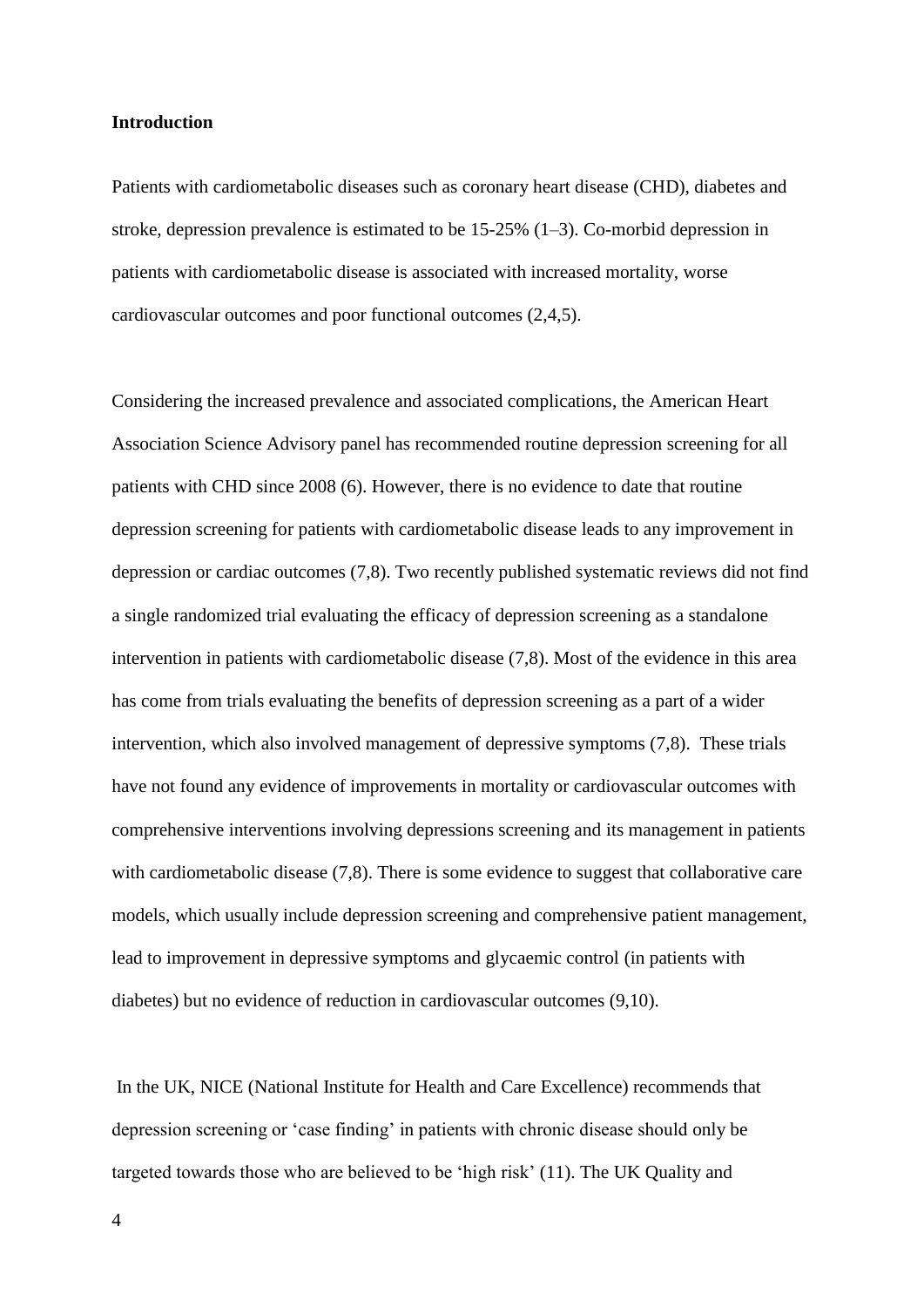Outcomes Framework (QOF), an annual reward and incentive programme for primary care, offered financial incentives to primary care practitioners for routine depression screening for all patients with coronary heart disease and diabetes, between 2006/07 and 2013/14 (12). These financial incentives have been withdrawn from the QOF programme since 2013/14 (13). However the potential role of standalone depression screening for all patients with cardiometabolic disease, as an intervention to identify those patients with depression but without specific management interventions, in reducing adverse outcomes related to physical health remains unclear. The aim of this project was to study the association, if any, between depression screening in patients with three cardiometabolic conditions, namely, stroke, diabetes and CHD and the rates of general hospital admissions, mental health unit admissions, cardiovascular outcomes and mortality at the end of four years follow-up .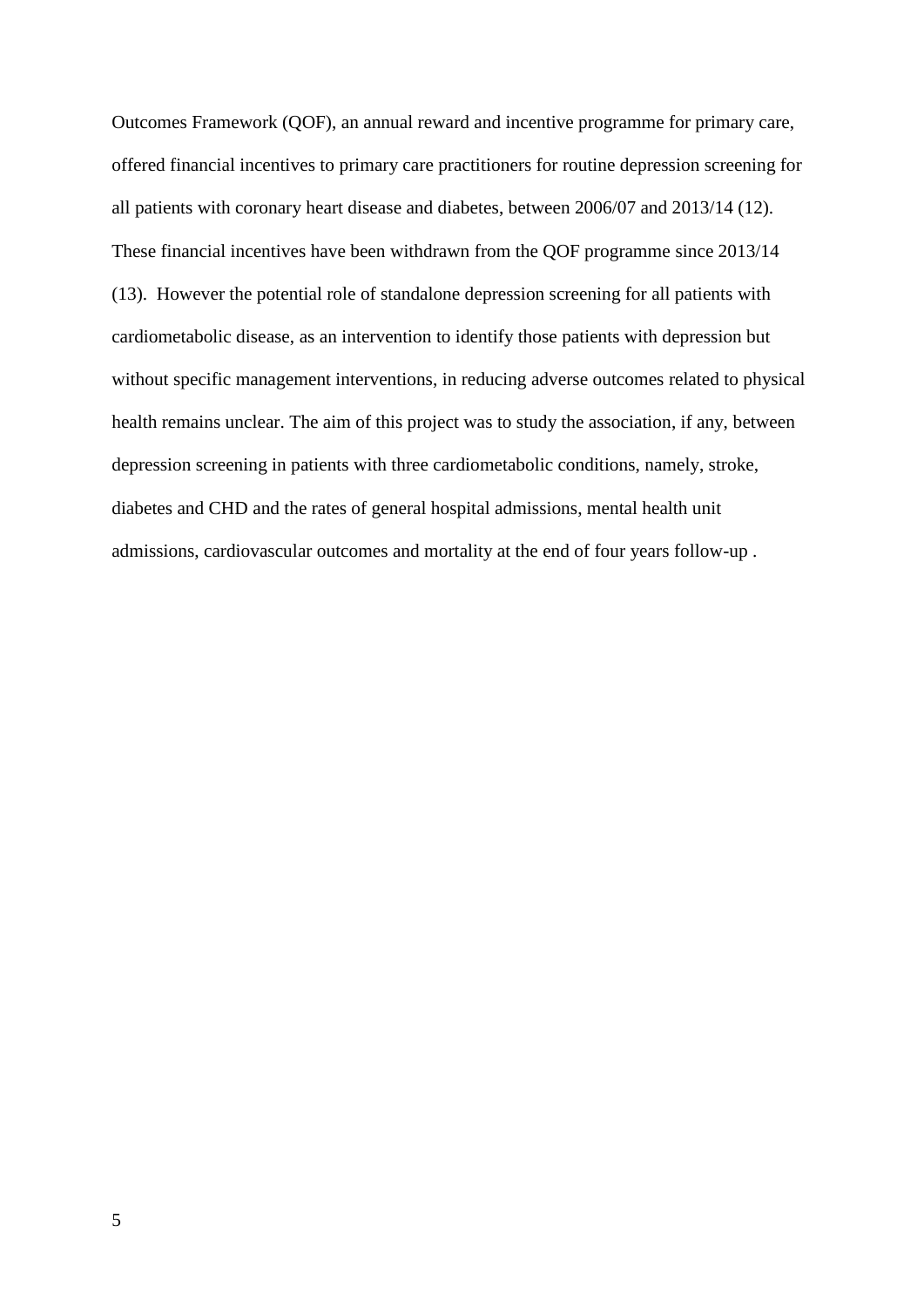## **Methods**

## *Study Design and Setting*

The data reported in this paper came from two different health boards in the West of Scotland who serve a population of circa 1.8 million. We received approval from the National Research Ethics Service (NRES), NHS Scotland Privacy Advisory Committee (PAC) NHS Greater Glasgow and Clyde Enhanced Services data group to undertake this work. The work involved retrospective analysis of a large routinely collected dataset which was completely annonymised and the research team did not have access to patient identifiers, hence individual patient consent was not obtained.

The local health boards oversaw a programme of incentivised depression screening in chronic disease as part of a wider chronic disease management programme of 'Local Enhanced Services' (LES). These are contractual arrangements at a local health board level with family practices designed to augment the basic QOF specification by incentivising additional indicators that are deemed to be particularly important for the local setting. There were no penalties for non-adherence. General practices in the health boards studied were paid under the LES scheme to carry out a comprehensive annual health assessment, which included depression screening, for all patients with one of the three common cardiometabolic conditions, CHD, diabetes and stroke. The annual health assessment was usually carried out by a practice nurse and lasted approximately one hour. Depression screening was part of the health assessment for all patients apart from those recognised to be 'under treatment' for depression at the time of their health assessment. Patients who were found to have a positive result on depression screening were offered treatment based on routine care for management of depressive symptoms based on national guidelines.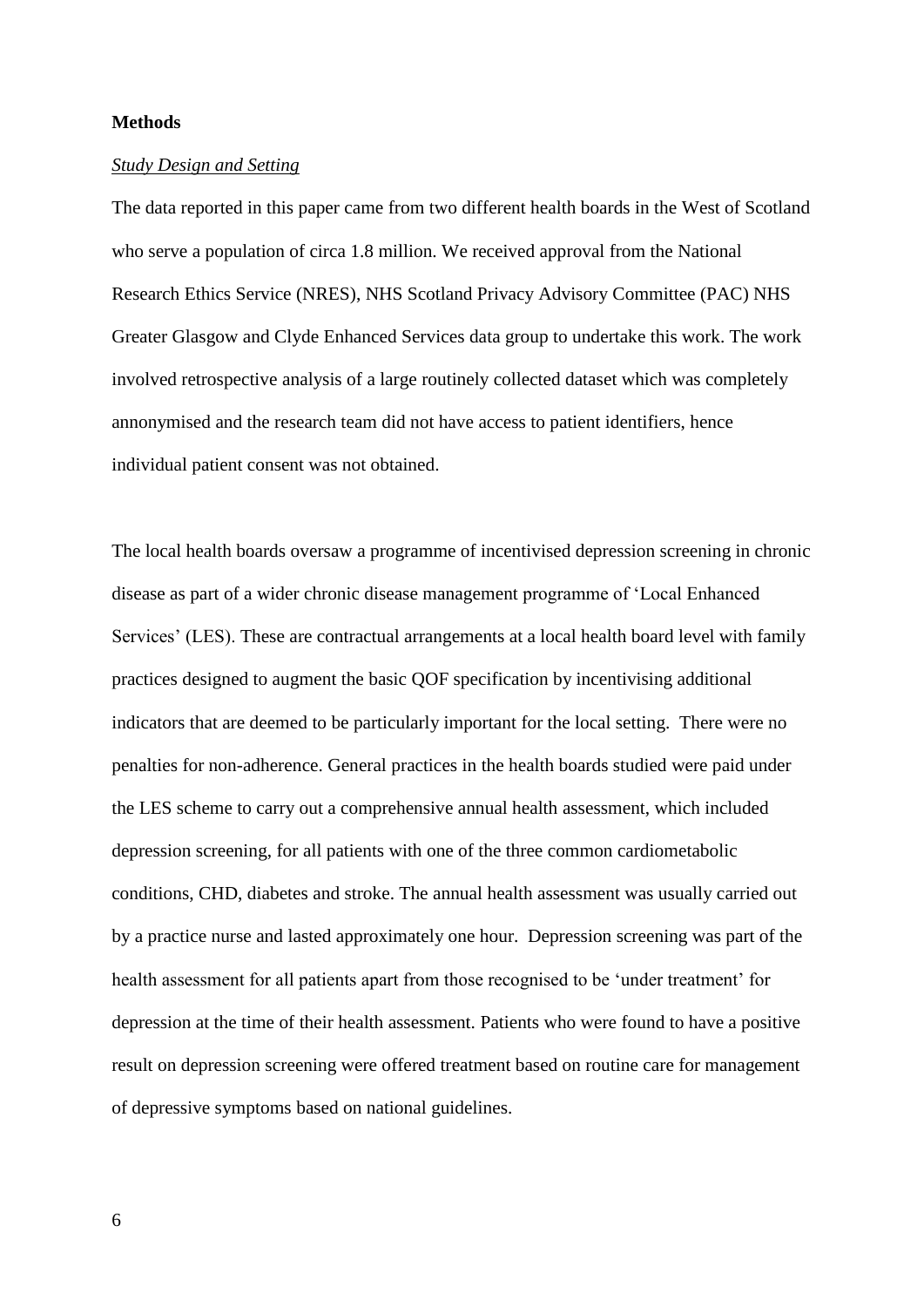#### *Participants*

We restricted our analysis to adults aged from 18 to 90 who had a health assessment recorded for at least one of the three conditions between  $01/04/2008$  to  $31/03/2009$ . A total of  $125,143$ patients were listed as having CHD, diabetes or stroke in the year 2008-09, the "DepChron" dataset, all of these patients underwent a comprehensive health assessment as part of LES (14,15). The definition of cardiometabolic condition (diabetes, stroke and CHD) and patient eligibility were based on the respective general practice register for these conditions. The general practice register did not take disease duration in to account while considering eligibility. Patients were labelled as 'under treatment' for depression and exempt from depression screening if they were noted to be on antidepressants (excluding amitriptyline) based on their prescription record (14,15). This strategy was used for defining patients under treatment for depression as opposed to diagnostic codes as the use of diagnostic codes for recording depression by GPs in the UK has been reported to be low (16).

## *Measurement of Clinical Variables*

The exposure of depressions screening was defined on the basis of recording of depressive subscale of Hospital Anxiety and Depression Scale (HADS-D) (17). The HADS-D gives a total score of 0 to 21 (17), and a threshold of  $>7$  was used to define the presence of depressive symptoms, as endorsed by national guidelines (18). The area based Scottish Index of Multiple Deprivations (SIMD) was used as a measure of socioeconomic status with patients categorised into deciles of deprivation relevant to the Scottish population (19). Smoking status was divided into current non-smokers and smokers; alcohol status was classified into moderate (< 21 units men, <14 units women), hazardous (21-50 units men, 14- 35 units women) and harmful (>50 units men, >35 units women) based on their weekly units consumption (20). We checked for a new prescription of antidepressants for the duration of

7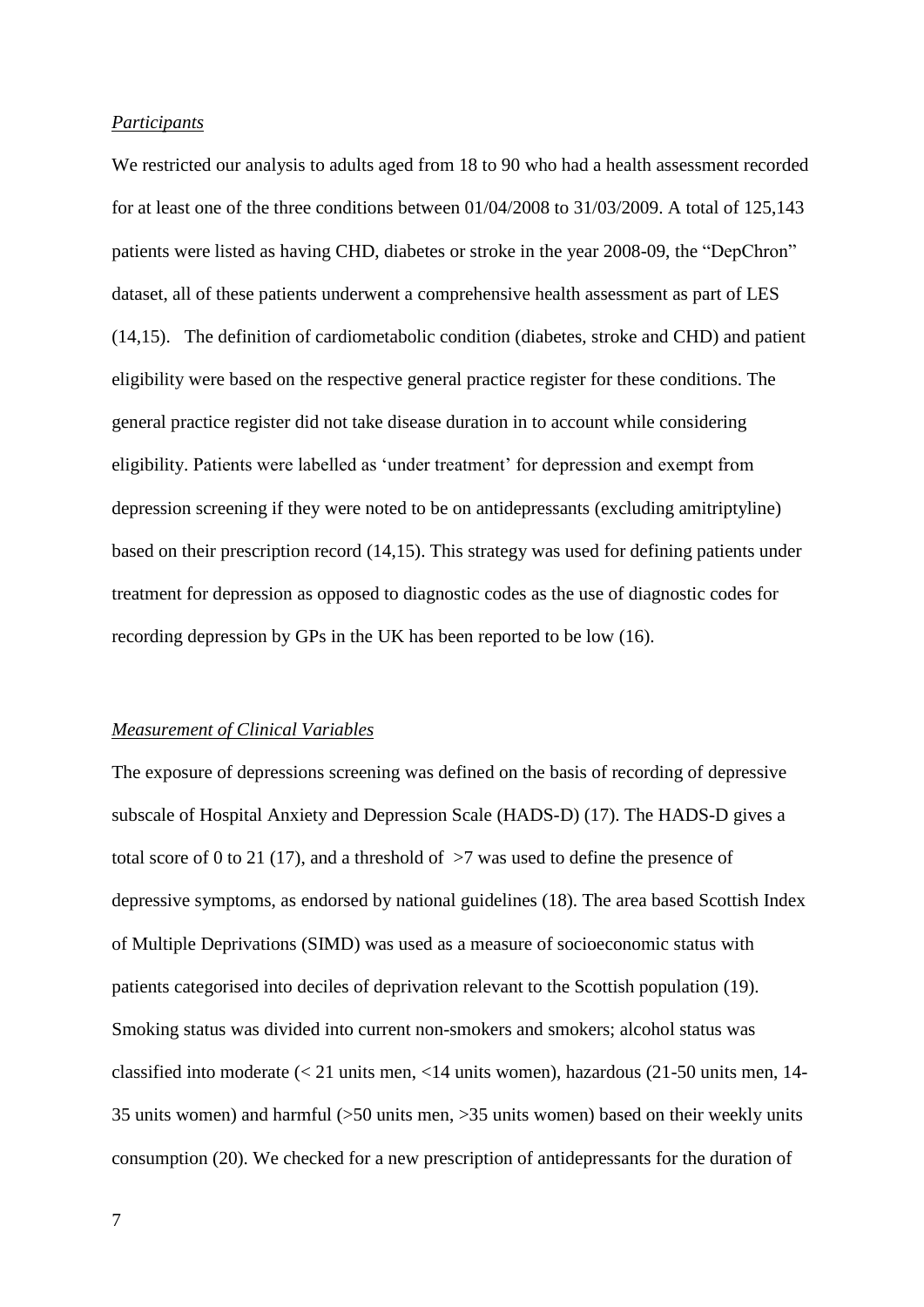the observation period for the not screened patients and for six months after the date of screening for the screened patients; we excluded amitriptyline as it is often used in the management of chronic pain in primary care. No reliable information was available on the number of patients who were referred for psychological therapies following their depression screening.

#### *Measurement of Outcome Variables*

We electronically linked the health records for patients on primary care registers with hospitalization and mortality records held by the Information Services Division (ISD), Scotland from April 2009 to March 2013. We studied six different outcomes for using the International System of Disease Classification-  $10<sup>th</sup>$  Edition (ICD-10) codes for diagnostic accuracy (21). The outcomes studied included all-cause mortality, all-cause hospital admissions, cardiovascular disease (CVD) related mortality, CVD related hospital admissions, psychiatry unit admissions and new vascular events (myocardial infarction-MI and stroke incidence).

# *Statistical Analysis*

Time to event analysis was performed to compare the six adverse clinical outcomes between the screened and the not screened population. Kaplan-Meier style plots were used to initially visualise the results for each clinical outcome, unadjusted for covariates, to evaluate the benefits of depression screening with the not screened group as the reference category.

We performed a propensity score matching analysis to assess the impact of depression screening when accounting for factors that influenced whether a patient was screened. A propensity score is the probability that an individual would be assigned to a group, given a set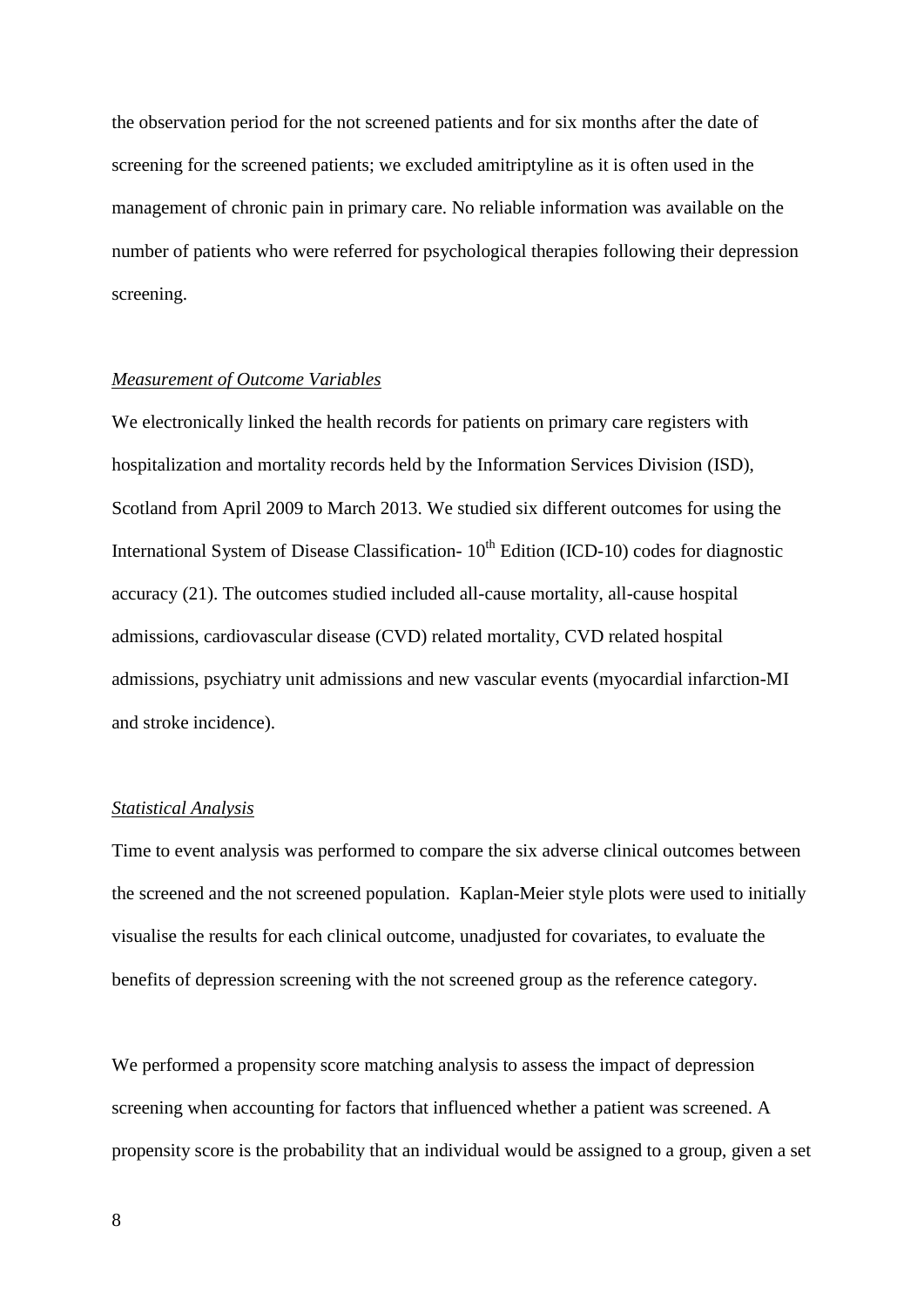of covariates. We used stepwise selection logistic regression to produce the predicted probability (propensity score) that an individual belongs to the screened or non-screened group base The method of matching patients in the screened and un-screened groups was based on matching on an allowable absolute difference between exact propensity scores. This score was obtained from a logistic regression model for the probability that a patient would have been screened. The screened and un-screened patients were matched 1:1 where the absolute difference between their scores was  $+/- 0.01$ . All the individual predictors included in the model were forced to stay in whether significant or not. See Supplement 1 for the SAS output from the logistic regression model.

We included the following predictors and their pairwise interaction in the logistic regression models: sex, age, SIMD (quintiles), antidepressant initiation, number of co-morbidities, alcohol consumption, history of diabetes, body mass index group, smoking status, ethnicity, systolic blood pressure (BP), diastolic BP, cholesterol, fasting glucose, random glucose, pulse rate, estimated glomerular filtration rate, Hba1c and serum creatinine. The continuous variables were centred on their mean and missing values replaced with zero. For each continuous variable, with the exception of age which has very low missing, we included a dummy variable with missing yes or no. The resulting matched data was used to produce the Cox's proportional hazards regression stratified by the matched pairs and the hazard ratios from the matched data was compared between the depression screened and the unscreened group.

We also performed univariable and multivariable analysis to compare the rate of adverse clinical outcomes between patients with depression screen positive (HADS-D>7) and those with depression screen negative. The multivariable analysis was adjusted for the covariates

9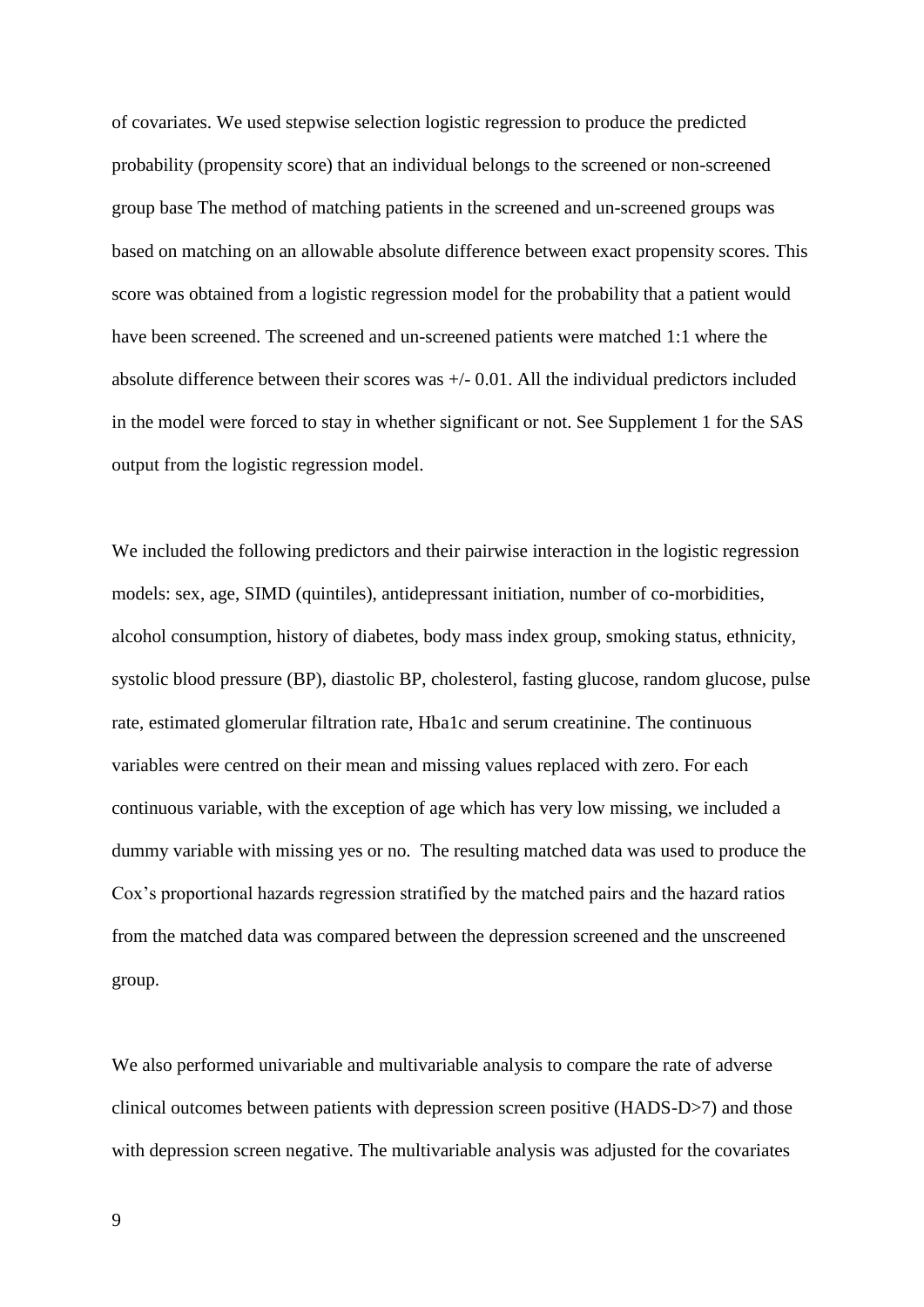age, sex, SIMD, multimorbidity and the initiation of antidepressants. Age (18-29, 30-49, 50- 69, 70-89), sex (male and female) socio-economic status (SIMD quintiles 1-5) and initiation of antidepressants (yes/no) were entered into all of the models as binary variables. Number of comorbid conditions (range 1-3, representing a combination of one or more of the three cardiometabolic disease under investigations: CHD, stroke or diabetes) was entered into all regression models as an ordinal variable. Smoking status and alcohol consumption variables were excluded from regression models due to high missing values.

Analysis was carried out using the R statistical software, version 3.0.2 and SAS, version 9.3 by SAS Institute Inc., Cary, NC, USA.

#### *Sensitivity analysis*

We performed a sub-group analysis to measure the interaction effect of different demographic and clinical variables with depression screening. We compared the rate of the six adverse clinical outcomes between the screened and non-screened patients in five different sub-groups based on age, sex, socioeconomic status, number of cardiometabolic comorbidities and initiation of antidepressants. These results were visualised using a forest plot.

We also performed an additional sensitivity analysis in patients who had results of both smoking and alcohol consumption recorded, and compared outcomes between the depression screened and the non-screened groups.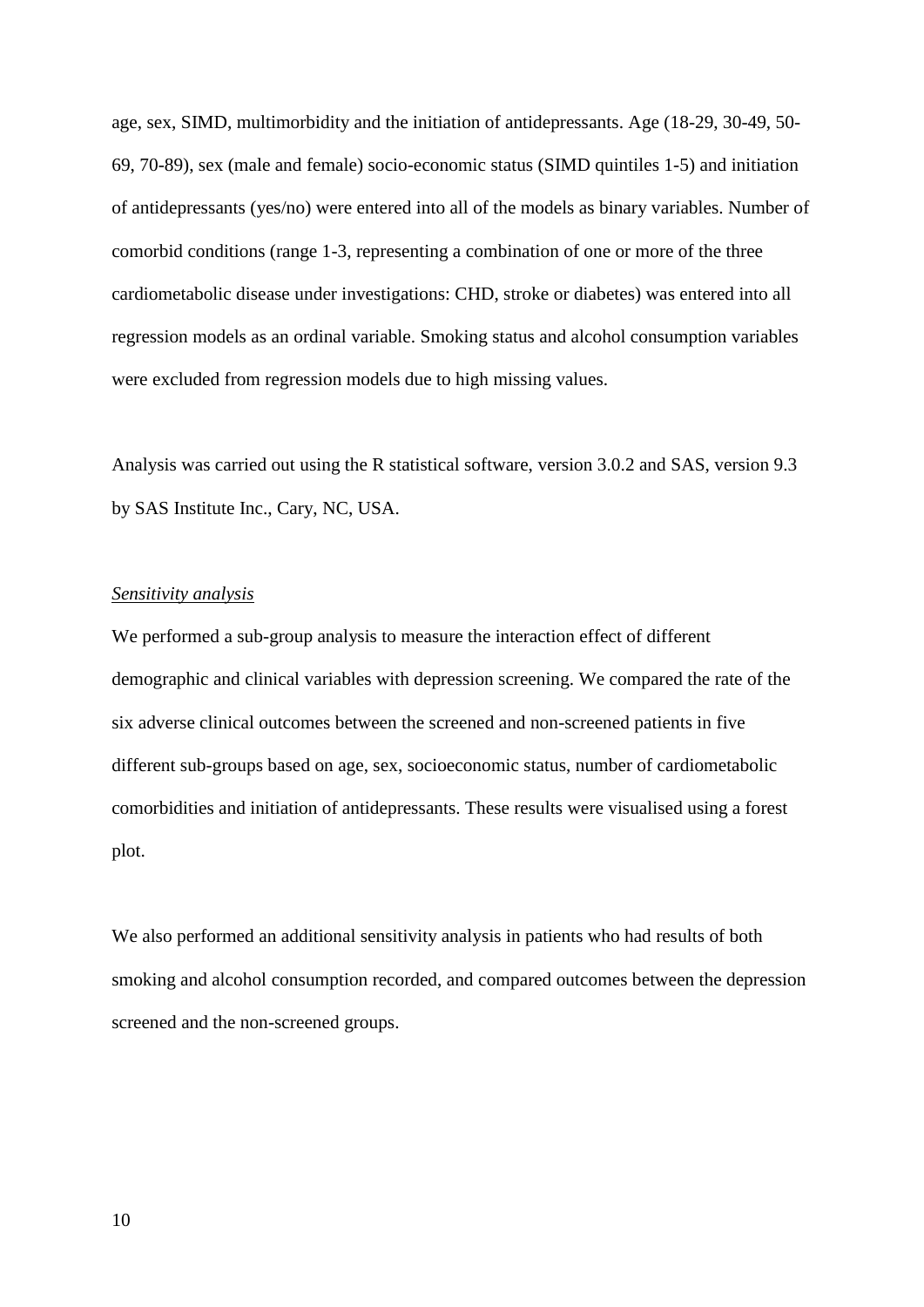## **Results**

### *Sample Size, Characteristics and Clinical Outcomes*

A total of 125,143 patients were recorded to have at least one of the three cardiometabolic diseases, CHD, diabetes and previous stroke, and they all underwent comprehensive health assessment. Of the total sample, 10670 (8.5%) patients were 'under treatment' for depression and were thus exempt from screening. The remaining 114473 (91.5% of total sample size) patients were all eligible for depression screening. However, depression screening was only recorded in 35537 (31.1% of those eligible) of those undergoing the annual health assessment and 78936 (68.9%) of those assessed were not screened for depression (see Figure 1). 6.3% (4989/78936) of the not screened population were started on new antidepressants during the observation period (with no clear explanation recorded), whereas 3.6% (1268/35537) of the screened population were started on new antidepressants within six months of depression screening. Electronic data linkage between primary care disease registers and hospital discharge and mortality records was successful for 99.4% (124414/125143) of patients. The demographic features, distribution of clinical variables and the absolute number of adverse clinical outcomes for the screened and not screened population are compared in Table 1.

Among the patients who had recorded results of depression screening, 7080/35537 (19.9%) were identified as screen positives based on HADS-D >7 (see Figure 1). New antidepressants were initiated for 2.4% (696/28457) of patients with HADS-D negative and 8.1% (572/7080) of patients with HADS-D positive within six months of depression screening. The median duration of follow-up was 210 weeks. At the end of 4 years follow-up period, the overall mortality rate was 16.2% (18590/114473). Table 2 compares the demographic features, clinical variables distribution and the absolute number of adverse clinical outcomes for HADS-D positive and HADS-D negative patients.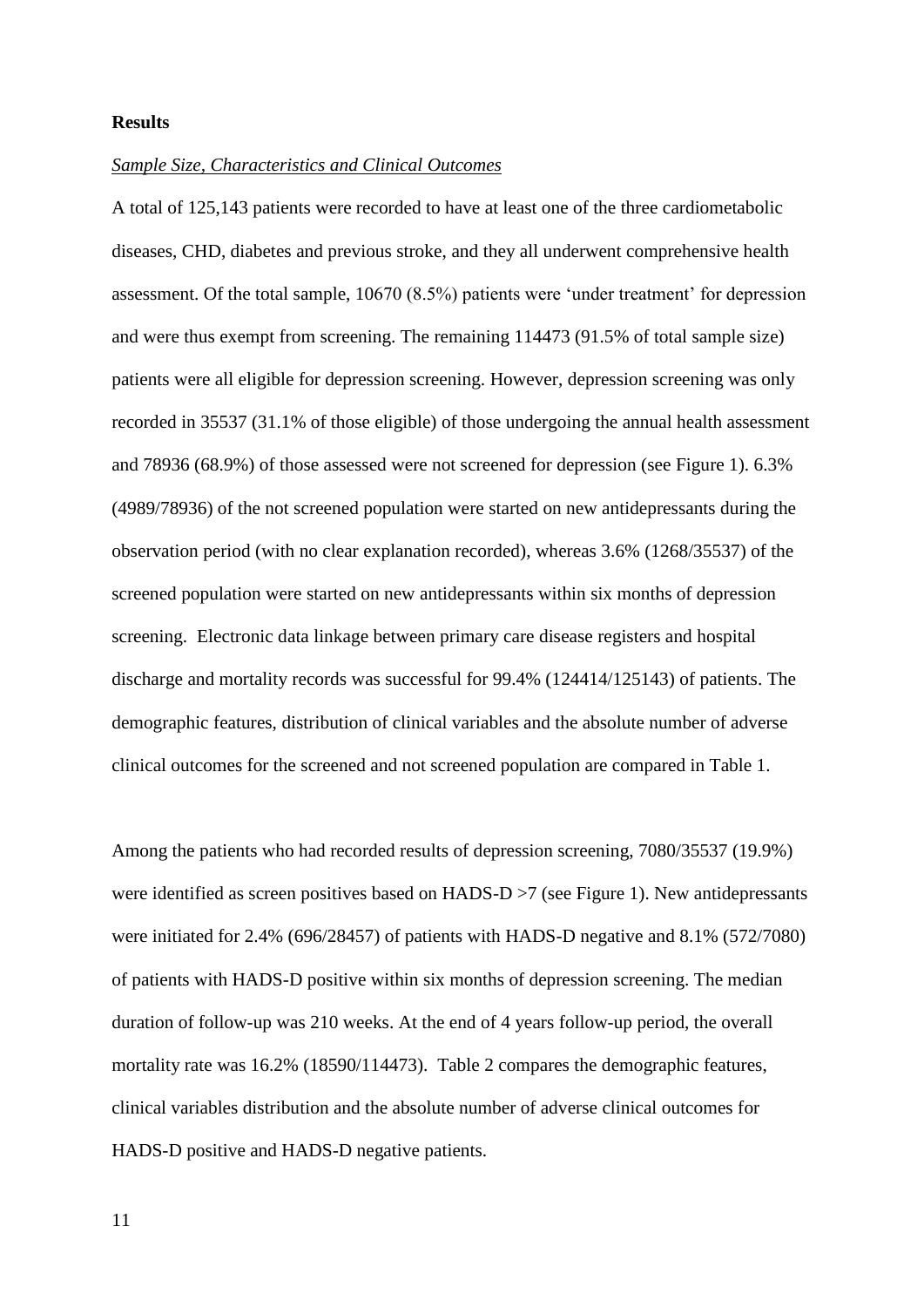#### *Comparison of Clinical Outcomes between Depression Screened and Not Screened Patients*

Figure 2 shows a panel of Kaplan-Meier plots for all of the six adverse clinical outcomes studied for the two patient groups. As shown in the figure, the screened group did better in all clinical outcomes apart from all-cause hospital admissions, which were similar for both the groups.

As a result of propensity score matching,  $N=21893$  patients each in the depression screened and the unscreened group were matched for 19 demographic, behavioural and clinical patient characteristics (see Table 3). Cox proportional hazards regression on the matched data showed that the screened group had lower risk than the not screened group for all of the six clinical outcomes studied at the end of the four year observation period (see Table 4).

# *Comparison of Clinical Outcomes between Depression Screen Positive (HADS-D>7) and Screen Negative Patients*

The panel of Kaplan-Meier plots in Figure 3 shows that patients with a negative depression screen did better in all six clinical outcomes under study at the end of four years.

The screen positive groups (HADS-D mild 8-10, moderate to severe 11-21) had higher risk for all adverse clinical outcomes when compared to the screen negative group in the unadjusted analyses using the Cox proportional hazards. The risk for screen positives compared to screen negatives was unmitigated after adjusting for age, sex, socioeconomic deprivation, number of cardiometabolic comorbidities and antidepressant initiation (Table 5).

Among the 1268 patients among depression screened who were treated with initiation of antidepressants, the adjusted HR for all-cause mortality was not significantly different for the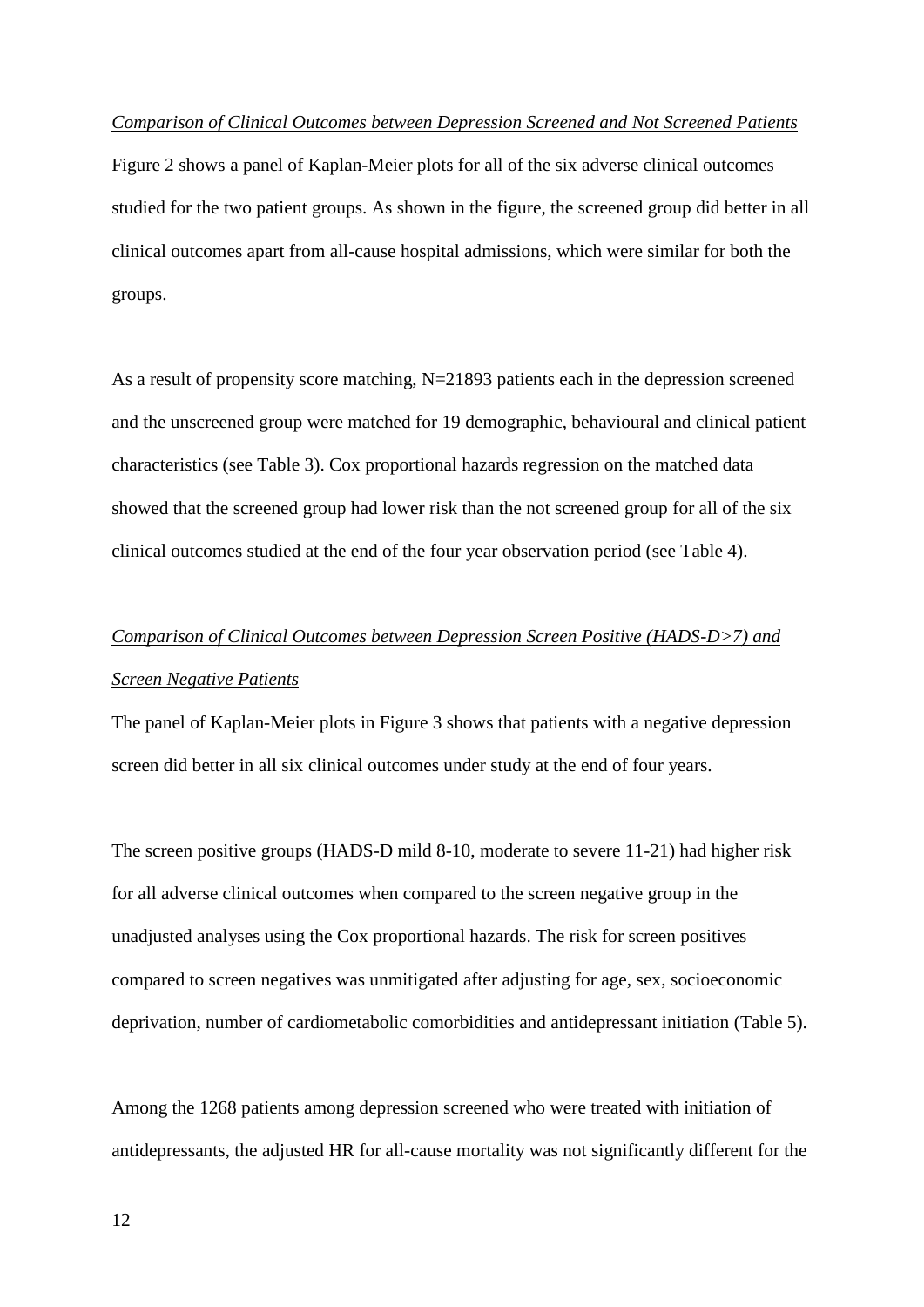mild depression group (HR 0.89, CI 0.57- 1.37) and the moderate/severe depression group (HR 1.33, CI 0.85-2.08), when compared to the screening negative group.

#### *Sensitivity Analysis*

In the sub-group analyses for different patient groups, comparing the clinical outcomes for the depression screened and not screened patients, screened patients had better outcomes in the sub-group analyses based on age, sex and socioeconomic status (see Figure 4). For the sub-group of patients who were initiated on new antidepressants, the confidence crossed the significance line for all-cause hospital admissions, cardiovascular disease related hospital admissions and psychiatry unit admissions. This implies that there was no statistically significant difference for these three clinical outcomes between the screened and the not screened patients who were initiated on antidepressants. Similarly, for the sub-group of patients with all three cardiometabolic conditions, there was no statistically significant difference between the screened and the not screened group for all-cause hospital admissions, psychiatry unit admissions, incidence of stroke/MI and CVD related hospital admissions.

In the subset of patients who had results of smoking and alcohol consumption recorded (22068/114473), the trends in results of better clinical outcomes in the depression screened group was unchanged, after additionally adjusting for smoking and alcohol consumption (see supplement 1).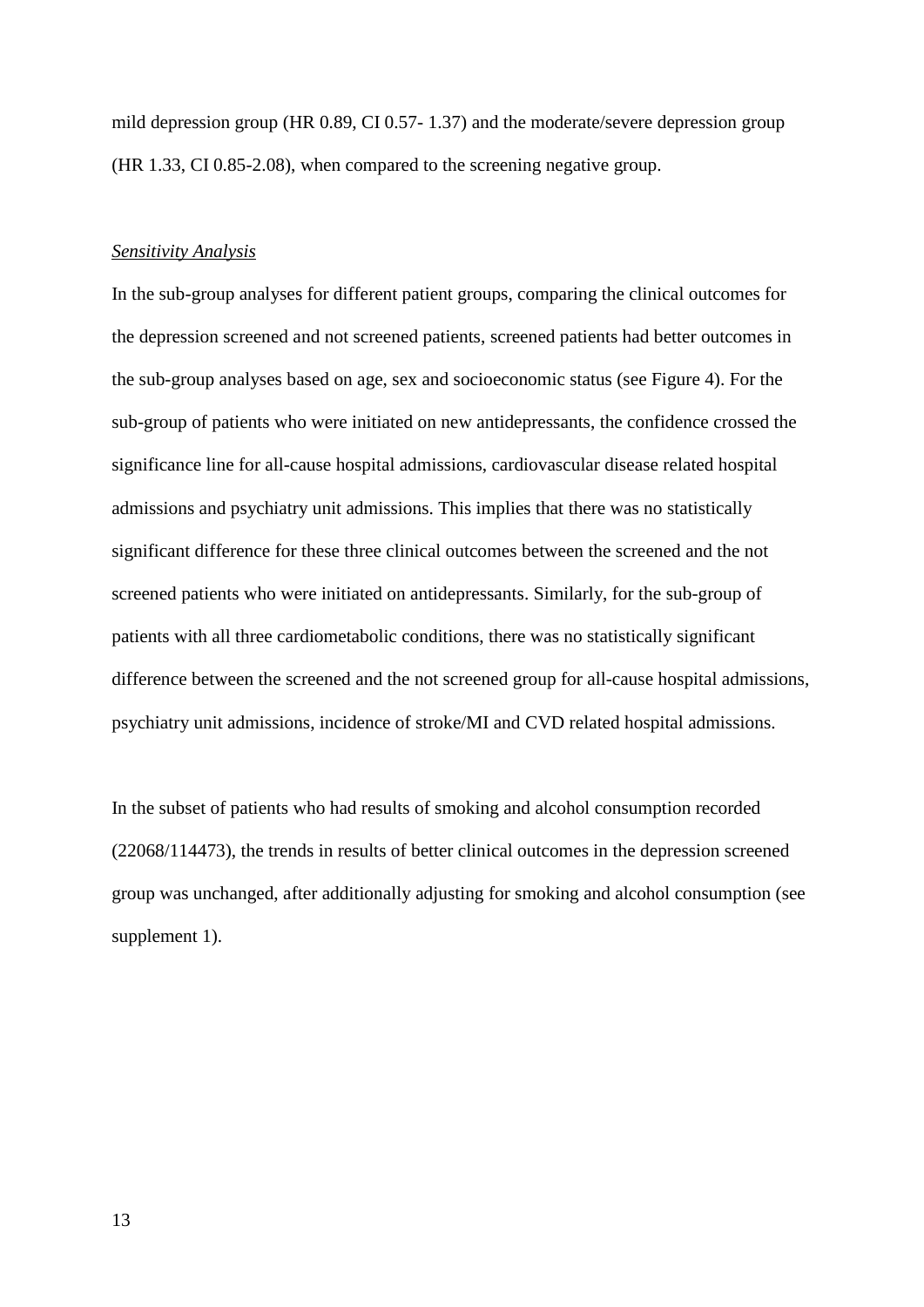### **Discussion**

## *Summary of Findings*

In a large, community based sample of patients with CHD, previous stroke, or diabetes, depression screening was associated with reduced risk at four years of: all-cause mortality; CVD related mortality; CVD related hospital admissions; psychiatry unit admissions; and new vascular events, in matched data analysis using propensity score methods. Patients who had a positive result on depression screening were also significantly more likely to experience increased risk of these same adverse clinical outcomes. These associations remained significant after adjusting for demographic factors such as age, sex and socioeconomic status; and clinical factors such as number of cardiometabolic conditions and initiation of antidepressants.

Patients who were not screened for depression were more likely to be initiated on new antidepressants when compared to the screened patients as a whole but less likely when compared to those who had a positive result on depression screening.

# *Strengths and Limitations*

This study has a number of key strengths, in that the data came from a large, community based sample reflecting real life clinical practice and electronic data linkage enabled successful follow-up for the majority of patients in the cohort. There are several limitations. In this large, community based sample of patients with CHD, previous stroke, or diabetes only a minority had depression screening recorded despite incentivisation. Since only a minority of the patients were actually screened, there may be important differences between patients with known depression status and those whose depression status was unknown, which are not clearly evident from their baseline demographic data. There is a possibility that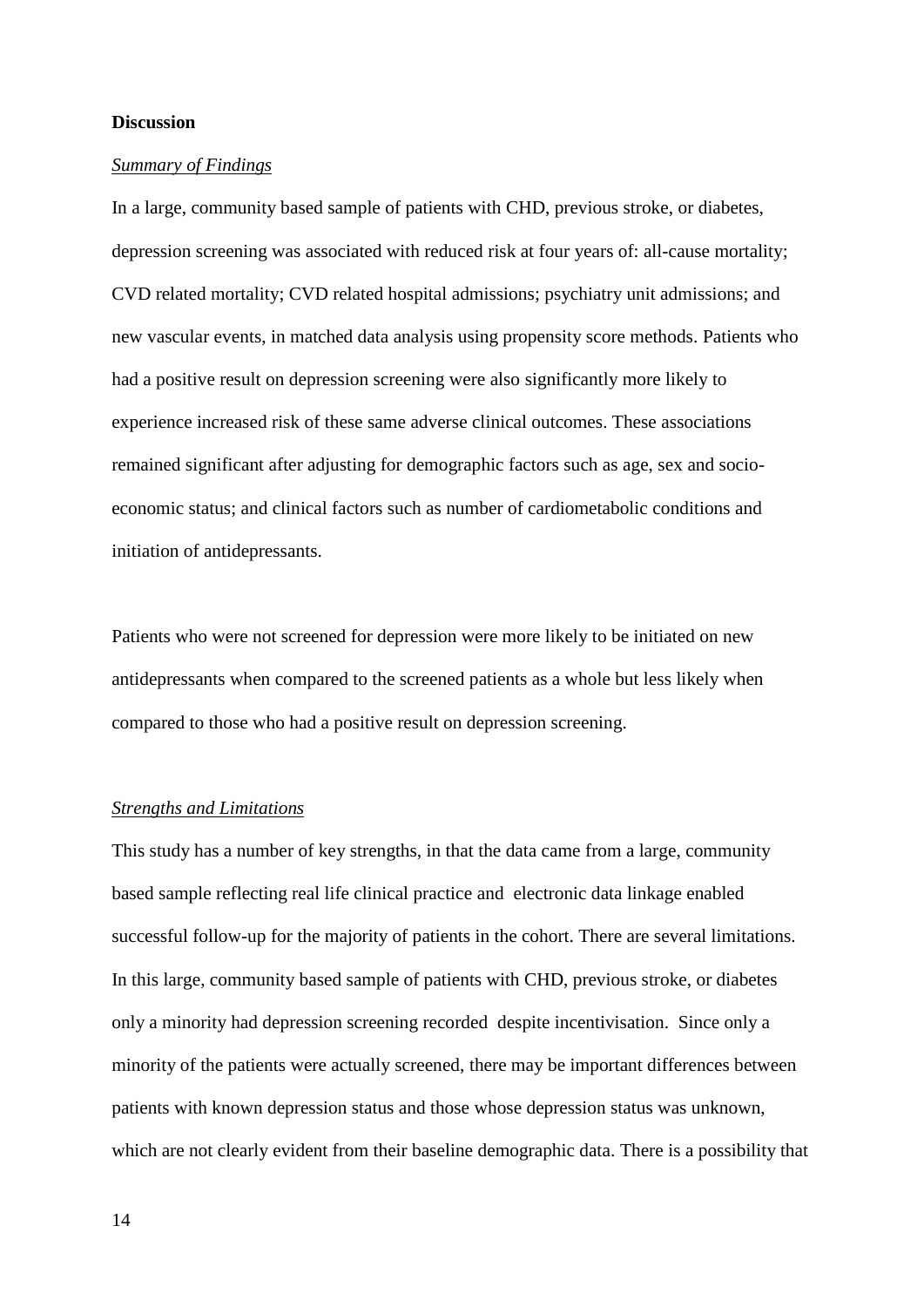the observed association is due to confounding as patients in this study were not randomly allocated to the screened and unscreened groups. For example, practitioners may intuitively screen patients where they are more likely to get a positive result, for instance patients with severe disease or multimorbidity. Also, there is a possibility of reverse causality with GPs reviewing a patient whom they consider to have depression and offering screening subsequently. Previously reported barriers to discussing depression (or mental health) in patients with chronic disease in primary care, such as stigma associated around the 'label' and physicians' preconception of normalizing depression in patients with chronic disease, could also be influencing factors behind low uptake of depression screening in our study (22,23). Additionally, patients with other psychiatric co-morbidities such as dementia or psychoses who are at higher risk of co-morbid depression may have been excluded from depression screening by the GP and may have been in the unscreened group. This could be one of the reasons for the higher observed rate of new antidepressants prescribing in the unscreened group as compared to the screened group.

In addition, the rate of data completion was better in the screened population than the unscreened population, which may be a marker of better quality of care received by the screened population, and in turn may have contributed to the observed difference in clinical outcomes between the two groups. For example, the information on blood pressure measurement and smoking consumption was available for 69.9% (55198/78936) and 32.3% (25554/78936) respectively for the unscreened group. In comparison, the information on blood pressure measurement and smoking consumption was available for 90.4% (32139/35537) and 42.4% (15092/35537) respectively for the depression screen group. Among those patients who did not have a diagnosis of diabetes at the time of data collection, blood glucose measurement is recommended as a screening test for diabetes (13). Blood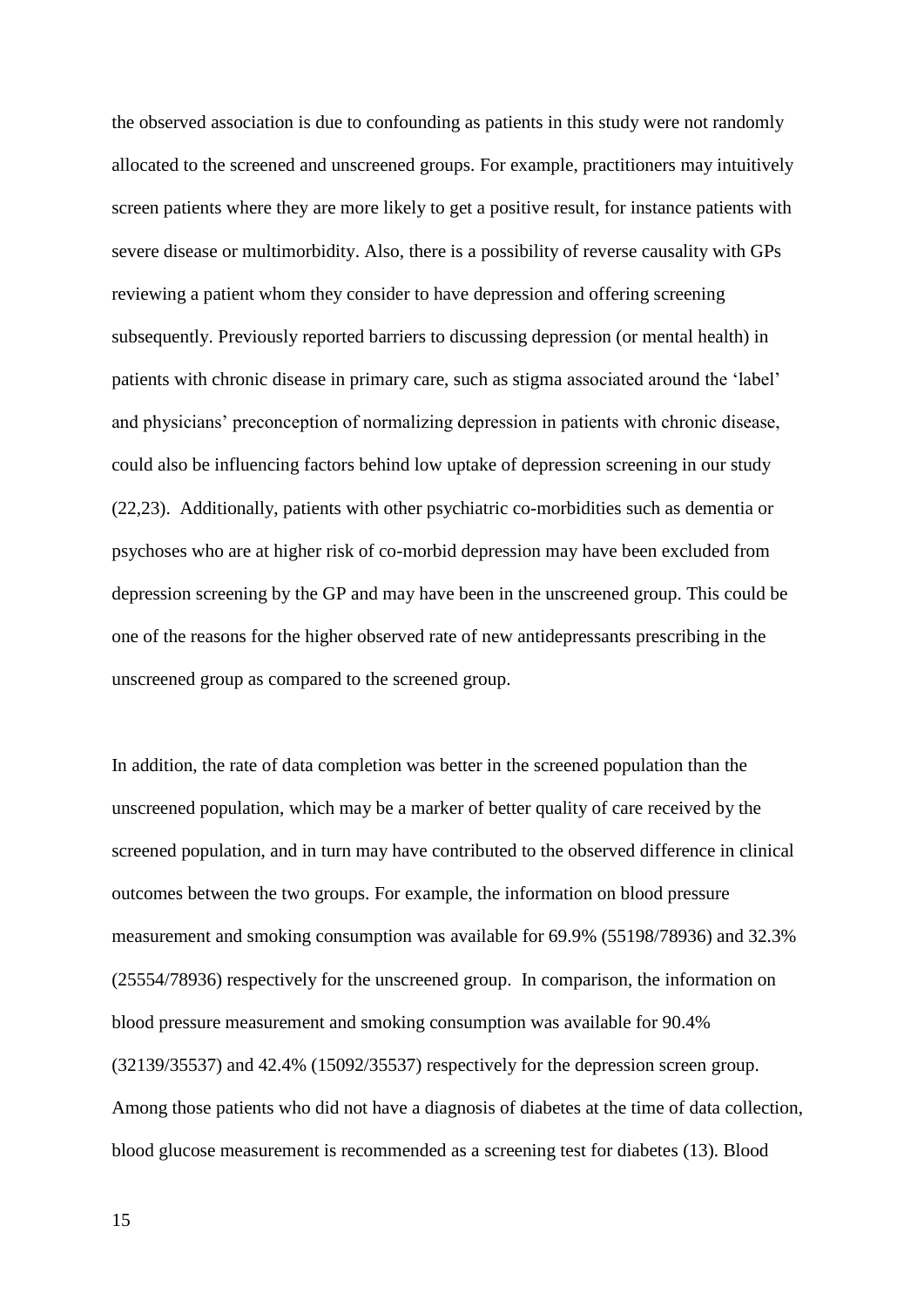glucose measurement was performed for 22.6% (9187/40576) patients without diabetes in the unscreened population; while it was performed for 59.9% (10237/17084) patients without diabetes in the screened population. Among patients with diabetes, HbA1c was recorded for 57.8% (22180/38360) patients in the unscreened group as compared to 84.9% (15678/18453) patients in the depression screened group. The only exception was the results recording for alcohol consumption, which was better for the unscreened group.

Secondly, we did not have information on disease severity or disease duration for the patients in the cohort. The information on cardiac medications was missing as well. These factors are likely to have influenced the clinical outcomes considered in our study.

Thirdly, information on psychosocial treatment options offered to the patients in our cohort was not available. However, there is no evidence to date that psychosocial therapies in the treatment of depression in patients with cardiometabolic disease has any beneficial effect on cardiovascular disease related physical outcomes or mortality (24–26). The overall rate of antidepressant initiation was higher for the unscreened 6.3% (4989/78936) when compared to those who were screened for depression 3.6% (1268/35537). This may suggest a possibility of bias against depression screening in the subset of patients who were apparently treated for depression with antidepressants but not screened for depression.

Fourthly, we did not have any information on health care utilization over the observation period, such as frequency of visits to family practitioner and involvement with secondary care services such as cardiac rehabilitations team. These factors are likely to have influenced the clinical outcomes considered in this study.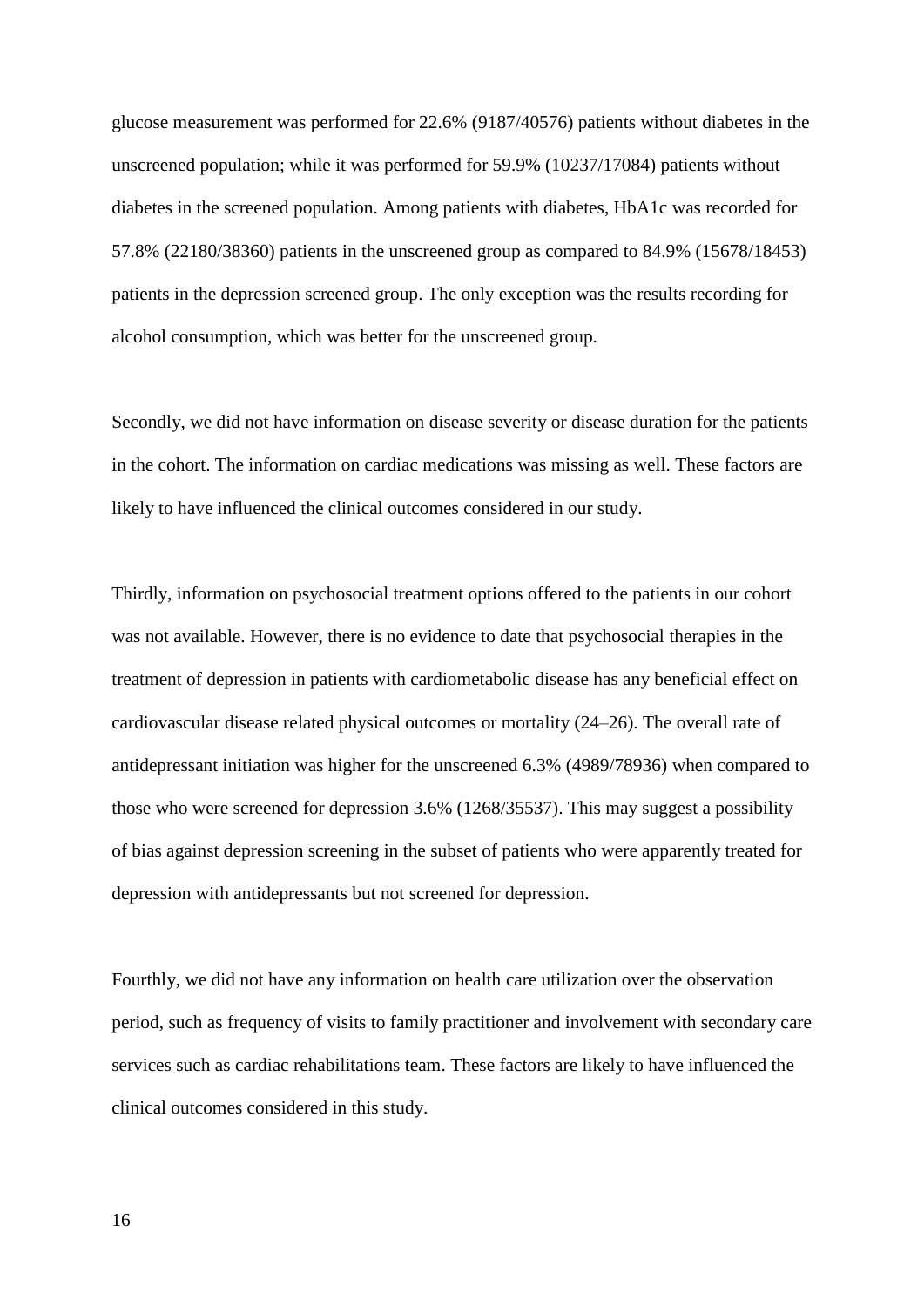Finally, the overall accuracy of depression screening in our study was reliant on HADS-D which is a self-reported measure and has various drawbacks when used for assessing depressive symptoms in patients with cardiometabolic disease in a primary care setting (18,27,28). There are some other self-reported measures for depression screening, such as the Patient Health Questionnaire (PHQ-9) and Beck's Depression Inventory (BDI), which have been found to have a better overall diagnostic accuracy in patients with cardiometabolic disease(18,27,28).

## *Comparison with existing literature*

The rate of positive screens identified as a result of depression screening in our study of routine practice was 19.9% which is within the range of rates of 6-22% reported in clinical trials (7) and rates of 2 to 20% in epidemiological studies (29,30). In our study, patients with positive depression screening were more likely to have adverse outcomes, this is consistent with previous evidence which shows increased risk of mortality and cardiovascular related outcomes in patients with depression co-morbid with CHD (31), diabetes(32) and history of previous stroke (33). The potential influence of antidepressant prescribing on the findings of our study remains unclear. The Cochrane reviews on patients with CHD (24) and diabetes (25) have found no benefits of treating depressive symptoms with antidepressants on reducing all-cause mortality and cardiovascular related complications. For stroke patients, the evidence is very little with only one trial in patients with post stroke depression finding improvement in all-cause mortality for up to 9 years of follow-up with 8 weeks of antidepressants treatment compared against placebo (34).

## *Implication of Findings*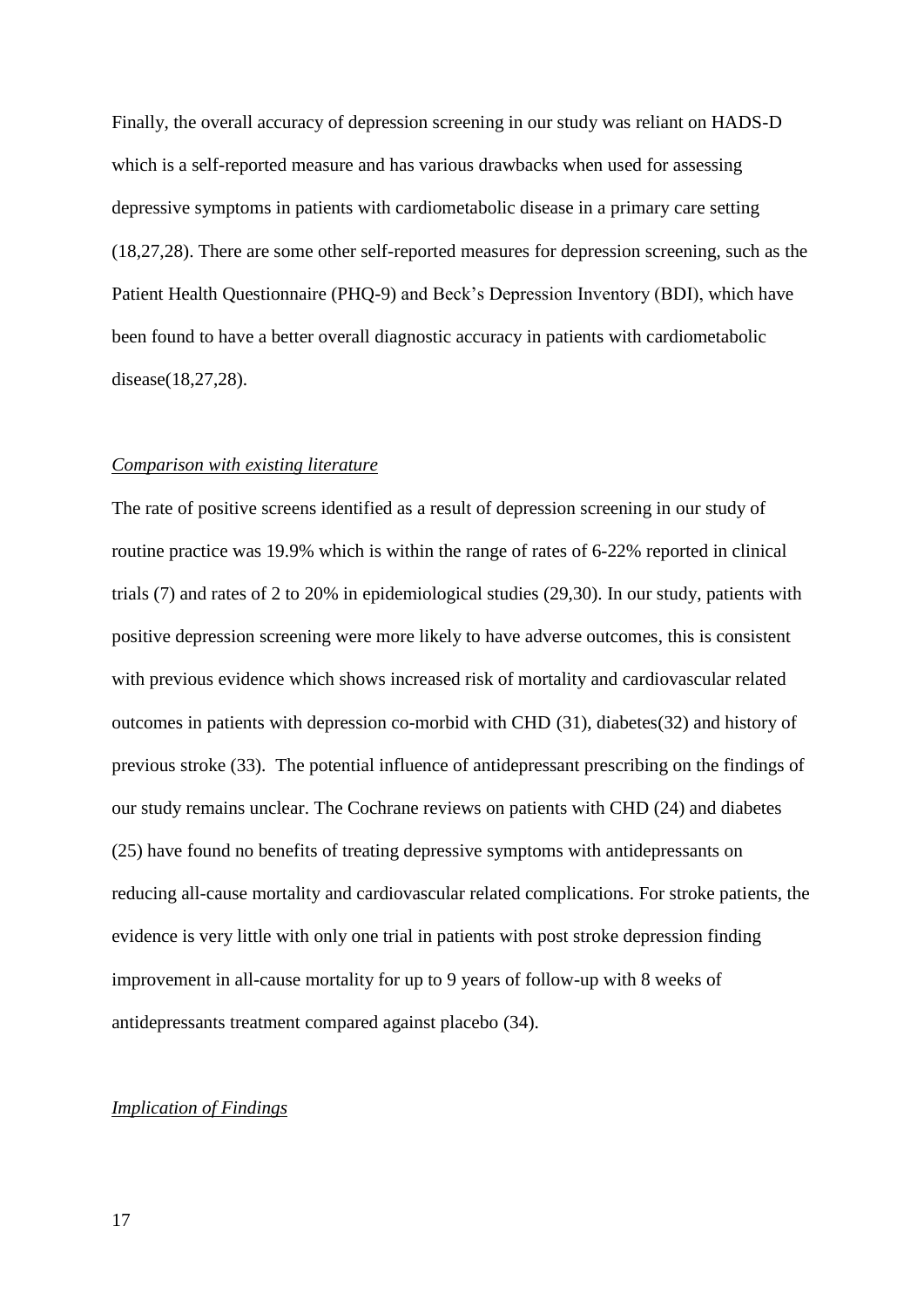The American Heart Association has issued a scientific statement in 2014 suggesting that depression should be considered a risk factor for poor prognosis in patients with acute coronary syndrome; however clinical implications for detecting and managing co-morbid depression in patients with cardiometabolic disease remains unclear (35). In patients with cardiometabolic diseases, to date, there has been no evidence that depression screening offered as a part of a wider intervention in randomized controlled trials evaluating depression management, leads to improvements in all-cause mortality and cardiovascular related outcomes. If the observed association between depression screening and improvement in cardiovascular outcomes, mortality and all cause admissions is true, it has important implications for the management of cardiometabolic disease. There may be potential benefits from depression screening in cardiometabolic disease, especially in patients at high risk, and further research is needed in this area.

#### *Conclusion*

In a general practice sample of patients with CHD, stroke, or diabetes, depression screening was associated with improvements in all-cause mortality, cardiovascular related outcomes and psychiatry unit admissions at four years. There is a possibility that these results could be explained by residual confounding from unknown differences in disease severity, quality of care and health care utilization. Further research is necessary to determine whether these results are replicable using other datasets; to investigate the nature of the observed relationship; and increase understanding of the mechanisms underpinning these effects.

# *Source of Funding*

The study was funded by BUPA Foundation TBF-MR11-041F.

# *Conflict of Interests*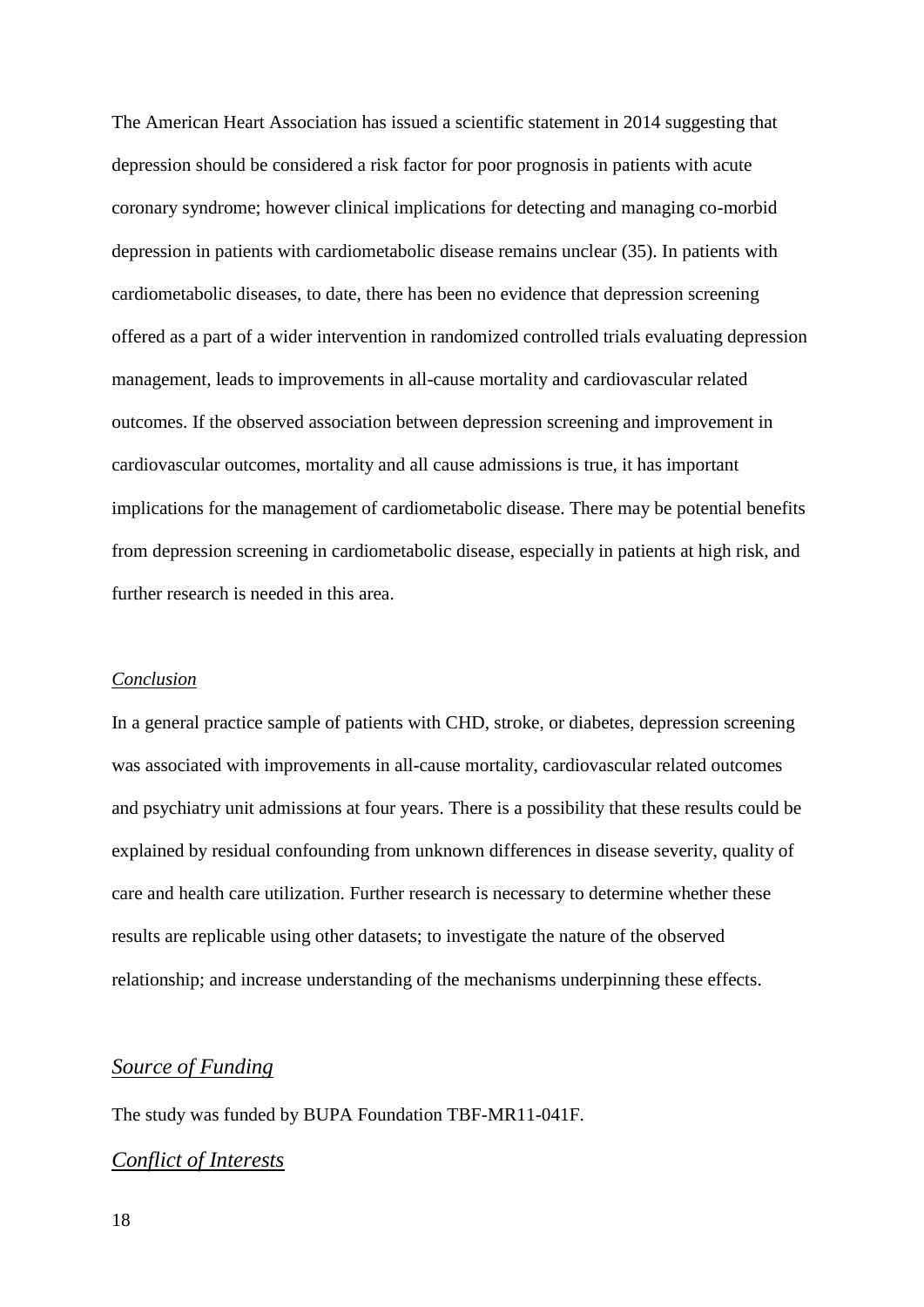The authors declare that they have no conflict of interests.

# *Supplement 1*

Propensity score matching results and sensitivity analysis results for patients with smoking

and alcohol records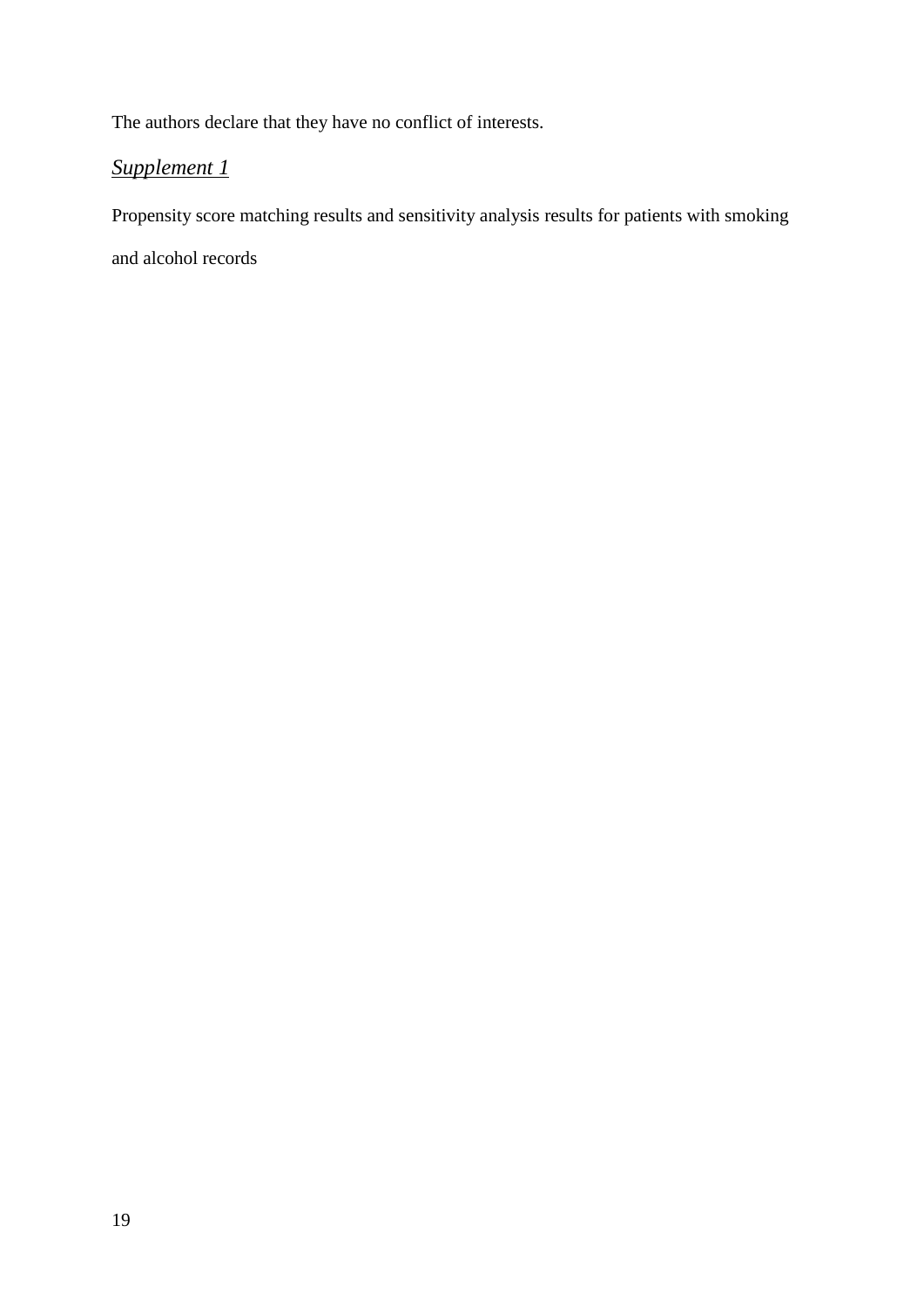# **References**

- 1. Ali S, Stone MA, Peters JL, Davies MJ, Khunti K. The prevalence of co-morbid depression in adults with Type 2 diabetes: a systematic review and meta-analysis. *DiabetMed*. 2006;**23**:1165–1173.
- 2. Hadidi N, Treat-Jacobson DJ, Lindquist R. Poststroke depression and functional outcome: a critical review of literature. *Hear Lung*. 2009;**38**:151–162.
- 3. Whooley MA, De JP, Vittinghoff E, Otte C, Moos R, Carney RM, Ali S, Dowray S, Na B, Feldman MD, Schiller NB, Browner WS. Depressive symptoms, health behaviors, and risk of cardiovascular events in patients with coronary heart disease. *JAMA*. 2008;**300**:2379–2388.
- 4. Katon WJ, Rutter C, Simon G, Lin EH, Ludman E, Ciechanowski P, Kinder L, Young B, Von KM. The association of comorbid depression with mortality in patients with type 2 diabetes. *Diabetes Care*. 2005;**28**:2668–2672.
- 5. Pozuelo L, Tesar G, Zhang J, Penn M, Franco K, Jiang W. Depression and heart disease: what do we know, and where are we headed? *CleveClinJMed*. 2009;**76**:59–70.
- 6. Lichtman JH, Bigger JT, Blumenthal JA, Frasure-Smith N, Kaufmann PG, Lespérance F, Mark DB, Sheps DS, Taylor CB, Froelicher ES. Depression and coronary heart disease: recommendations for screening, referral, and treatment. *Circulation*. 2008;**118**:1768–1775.
- 7. Thombs BD, Roseman M, Coyne JC, Jonge P de, Delisle VC, Arthurs E, Levis B, Ziegelstein RC. Does Evidence Support the American Heart Association's Recommendation to Screen Patients for Depression in Cardiovascular Care? An Updated Systematic Review. *PLoS One*. 2013;**8**:e52654.
- 8. Ontario HQ. Screening and management of depression for adults with chronic diseases: an evidence-based analysis. *Ont Health Technol Assess Ser*. 2013;**13**:1–45.
- 9. Atlantis E, Fahey P, Foster J. Collaborative care for comorbid depression and diabetes: a systematic review and meta-analysis. *BMJ Open*. 2014;**4**:e004706.
- 10. Tully PJ, Baumeister H. Collaborative care for comorbid depression and coronary heart disease: a systematic review and meta-analysis of randomised controlled trials. *BMJ Open*. 2015;**5**:e009128.
- 11. NICE. Depression in adults with a chronic physical health problem: Treatment and management. NICE guidelines [CG91]. 2009.
- 12. HSCIC. Quality Outcomes Framework [Internet]. 2012. Available from: http://www.hscic.gov.uk/qof
- 13. NHS Employers. Quality Outcomes Framework 2013/14. 2013. 2013.
- 14. Jani BD, Purves D, Barry S, Cavanagh J, McLean G, Mair FS. Challenges and Implications of Routine Depression Screening for Depression in Chronic Disease and Multimorbidity: A Cross Sectional Study. *PLoS One*. 2013;**8**:e74610.
- 15. Jani BD, Cavanagh J, Barry SJE, Der G, Sattar N, Mair FS. Revisiting the J shaped curve, exploring the association between cardiovascular risk factors and concurrent depressive symptoms in patients with cardiometabolic disease: Findings from a large cross-sectional study. *BMC Cardiovasc Disord*. 2014;**14**:139.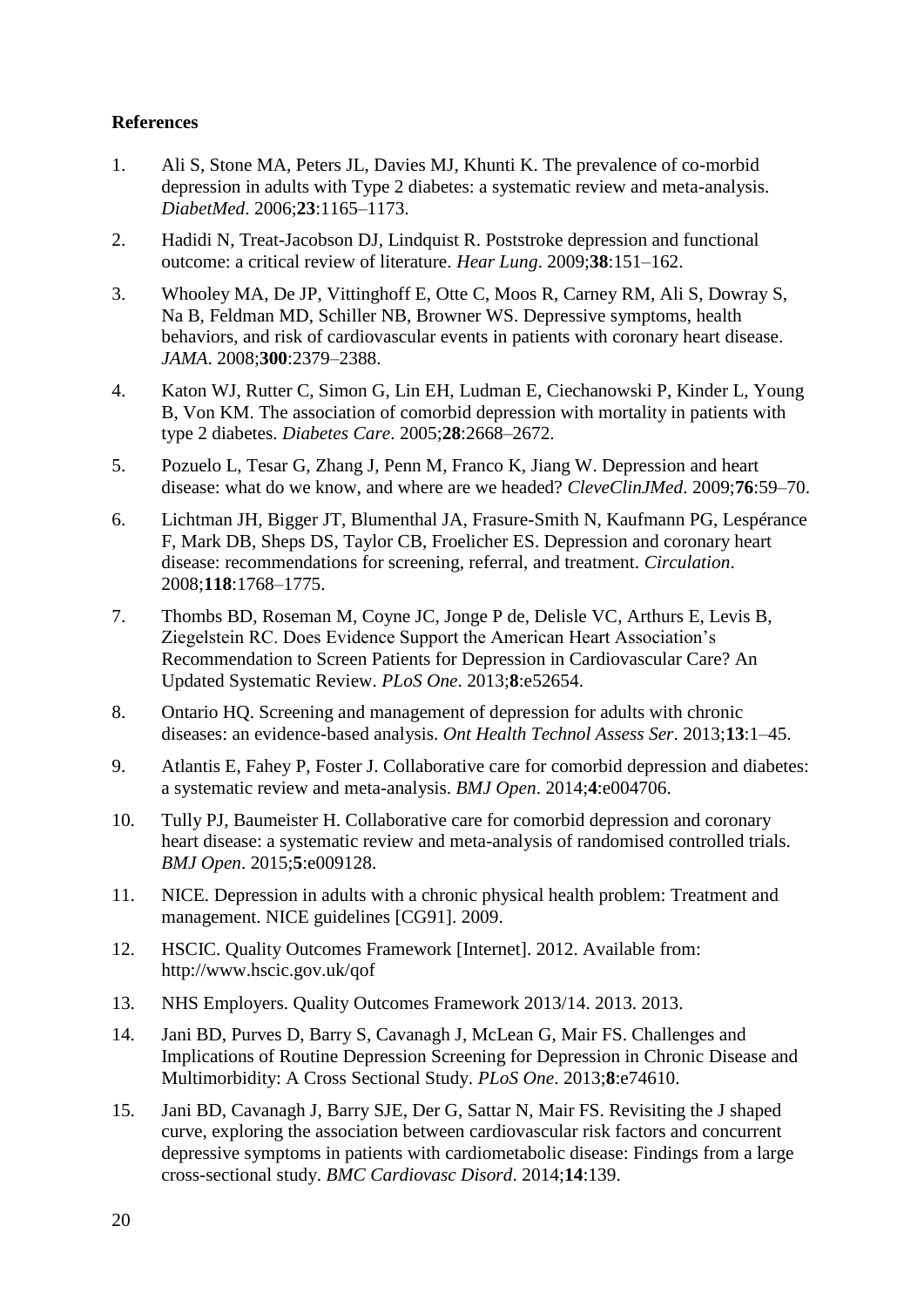- 16. Rait G, Walters K, Griffin M, Buszewicz M, Petersen I, Nazareth I. Recent trends in the incidence of recorded depression in primary care. *Br J Psychiatry*. The Royal College of Psychiatrists; 2009;**195**:520–524.
- 17. Zigmond AS, Snaith RP. The hospital anxiety and depression scale. *Acta PsychiatrScand*. 1983;**67**:361–370.
- 18. NICE. Depression in Adults (update) (CG90). Natl. Inst. Heal. Clin. Excell. 2009.
- 19. Information Services Division. Scottish Index of Multiple Deprivation (SIMD)http://simd.scotland.gov.uk/publication-2012/ [Internet]. 2012. 2012. Available from: http://www.scotland.gov.uk/Topics/Statistics/SIMD
- 20. Survey TSH. The Scottish Health Survey [Internet]. 2010. Available from: http://www.scotland.gov.uk/Resource/Doc/358842/0121284.pdf
- 21. WHO. International Statistical Classification of Diseases and Related Health Problems (International Classification of Diseases)(ICD) 10th Revision - Version:2010 [Internet]. Occup. Health (Auckl). 2010. Available from: http://apps.who.int/classifications/icd10/browse/2010/en
- 22. Coventry PA, Hays R, Dickens C, Bundy C, Garrett C, Cherrington A, Chew-Graham C. Talking about depression: a qualitative study of barriers to managing depression in people with long term conditions in primary care. *BMC Fam Pract*. 2011;**12**:10.
- 23. Karasz A, Dowrick C, Byng R, Buszewicz M, Ferri L, Olde Hartman TC, Van DS, Weel-Baumgarten E van, Reeve J. What we talk about when we talk about depression: doctor-patient conversations and treatment decision outcomes. *BrJGenPract*. 2012;**62**:e55–e63.
- 24. Baumeister H, Hutter N, Bengel J. Psychological and pharmacological interventions for depression in patients with coronary artery disease. *Cochrane Database Syst Rev*. 2011;**9**:CD008012.
- 25. Baumeister H, Hutter N, Bengel J. Psychological and pharmacological interventions for depression in patients with diabetes mellitus and depression. *Cochrane Database Syst Rev*. John Wiley & Sons, Ltd; 2012;**12**:CD008381.
- 26. Hackett ML, Anderson CS, House AO. Management of depression after stroke: a systematic review of pharmacological therapies. *Stroke*. 2005;**36**:1098–1103.
- 27. Meader N, Mitchell AJ, Chew-Graham C, Goldberg D, Rizzo M, Bird V, Kessler D, Packham J, Haddad M, Pilling S. Case identification of depression in patients with chronic physical health problems: a diagnostic accuracy meta-analysis of 113 studies. *BrJGenPract*. 2011;**61**:e808–e820.
- 28. Haddad M, Walters P, Phillips R, Tsakok J, Williams P, Mann A, Tylee A. Detecting Depression in Patients with Coronary Heart Disease: A Diagnostic Evaluation of the PHQ-9 and HADS-D in Primary Care, Findings From the UPBEAT-UK Study. *PLoS One*. 2013;**8**:e78493.
- 29. Yano EM, Chaney EF, Campbell DG, Klap R, Simon BF, Bonner LM, Lanto AB, Rubenstein L V. Yield of practice-based depression screening in VA primary care settings. *J Gen Intern Med*. 2012;**27**:331–338.
- 30. Burton C, Simpson C, Anderson N. Diagnosis and treatment of depression following routine screening in patients with coronary heart disease or diabetes: a database cohort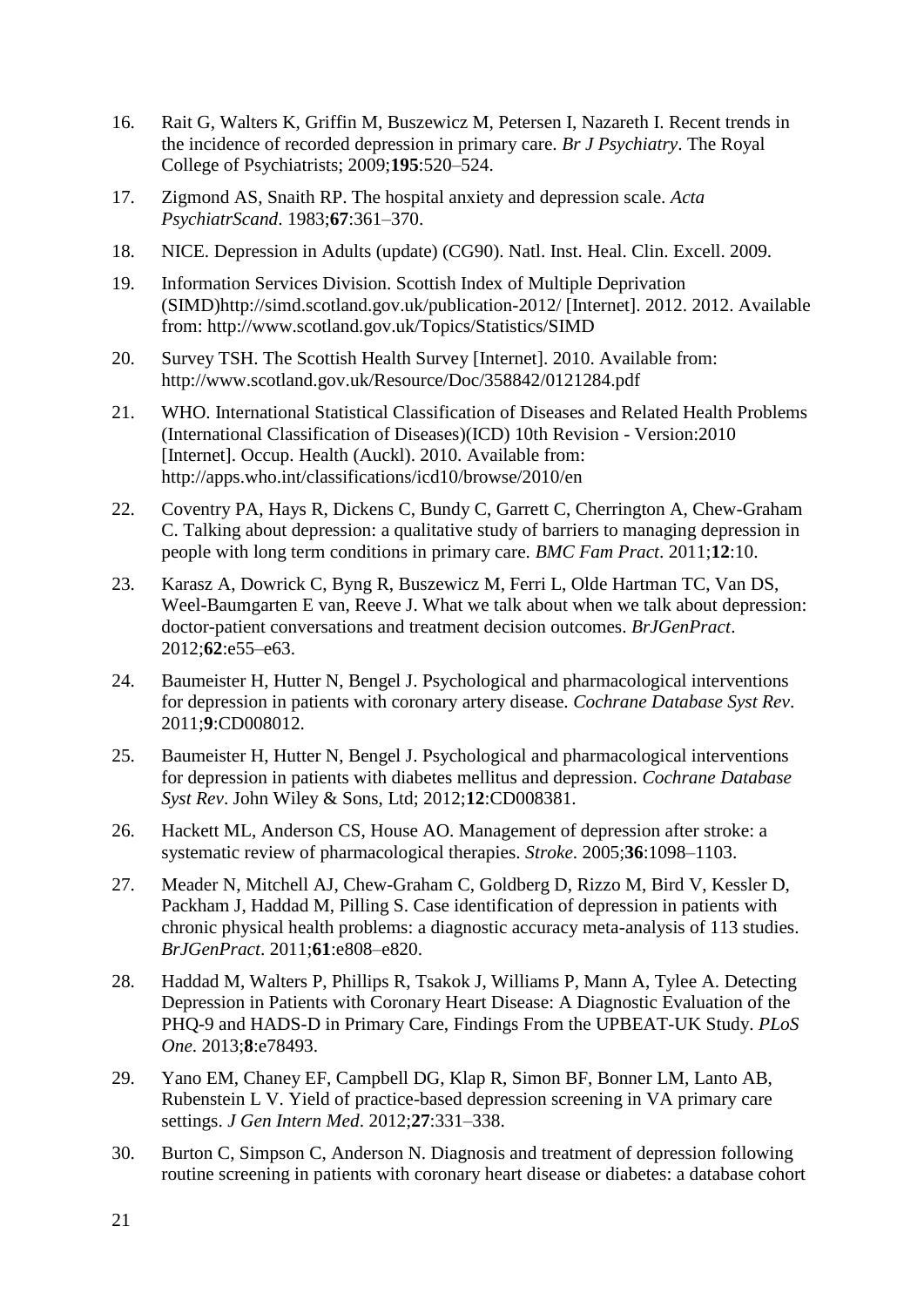study. *PsycholMed*. 2013;**43**:529–537.

- 31. Meijer A, Conradi HJ, Bos EH, Thombs BD, Melle JP van, Jonge P de. Prognostic association of depression following myocardial infarction with mortality and cardiovascular events: a meta-analysis of 25 years of research. *Gen Hosp Psychiatry*. 2011;**33**:203–216.
- 32. Egede LE, Nietert PJ, Zheng D. Depression and all-cause and coronary heart disease mortality among adults with and without diabetes. *Diabetes Care*. 2005;**28**:1339–1345.
- 33. Bartoli F, Lillia N, Lax A, Crocamo C, Mantero V, Carrà G, Agostoni E, Clerici M. Depression after stroke and risk of mortality: a systematic review and meta-analysis. *Stroke Res Treat*. 2013;**2013**:862978.
- 34. Jorge RE, Robinson RG, Arndt S, Starkstein S. Mortality and poststroke depression: a placebo-controlled trial of antidepressants. *Am J Psychiatry*. 2003;**160**:1823–1829.
- 35. Lichtman JH, Froelicher ES, Blumenthal JA, Carney RM, Doering L V, Frasure-Smith N, Freedland KE, Jaffe AS, Leifheit-Limson EC, Sheps DS, Vaccarino V, Wulsin L. Depression as a risk factor for poor prognosis among patients with acute coronary syndrome: systematic review and recommendations: a scientific statement from the American Heart Association. *Circulation*. 2014;**129**:1350–1369.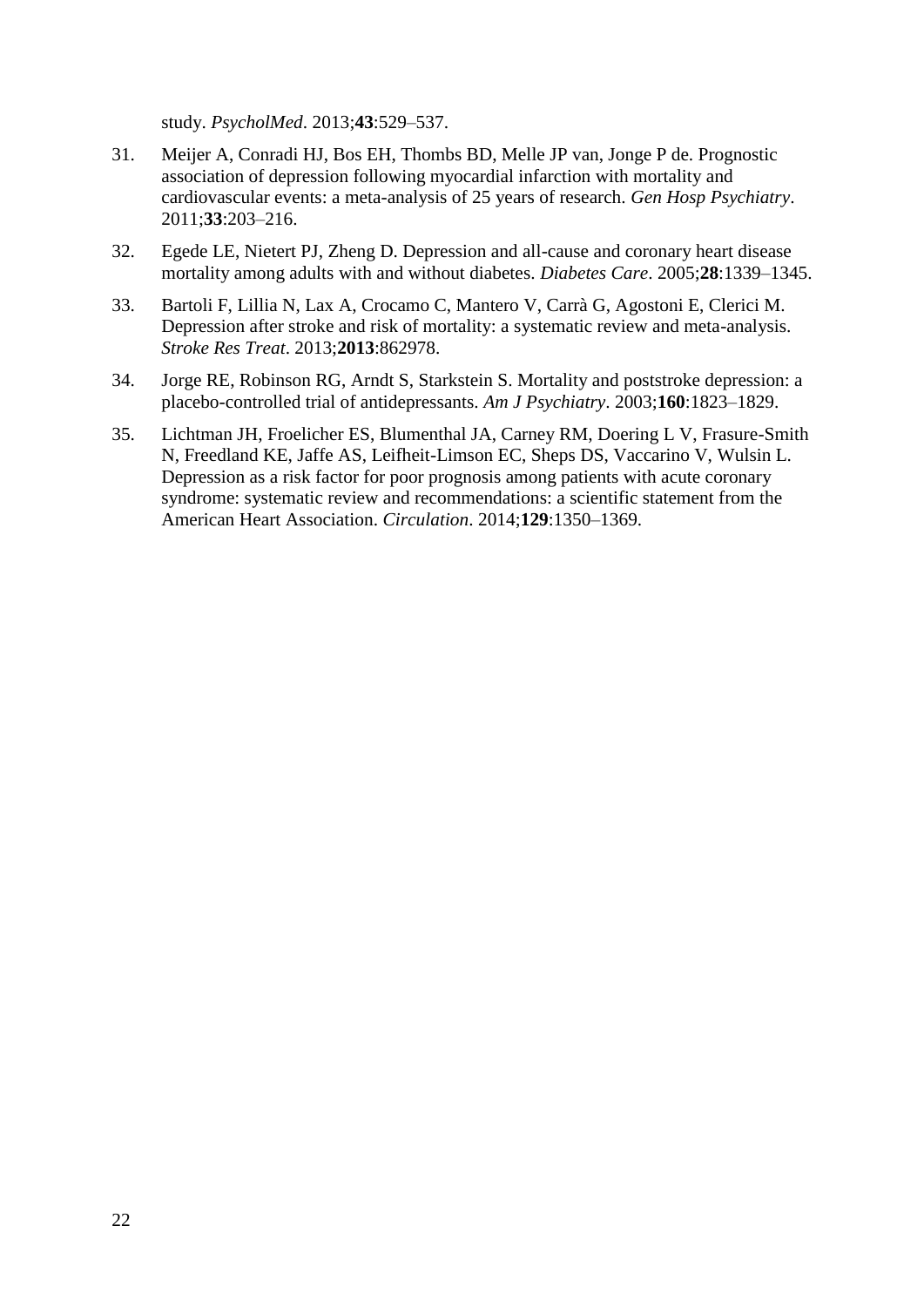**Figure 1 Title: Study sample size and recruitment.** 



Legend: HADS=Hospital Anxiety and Depression Score.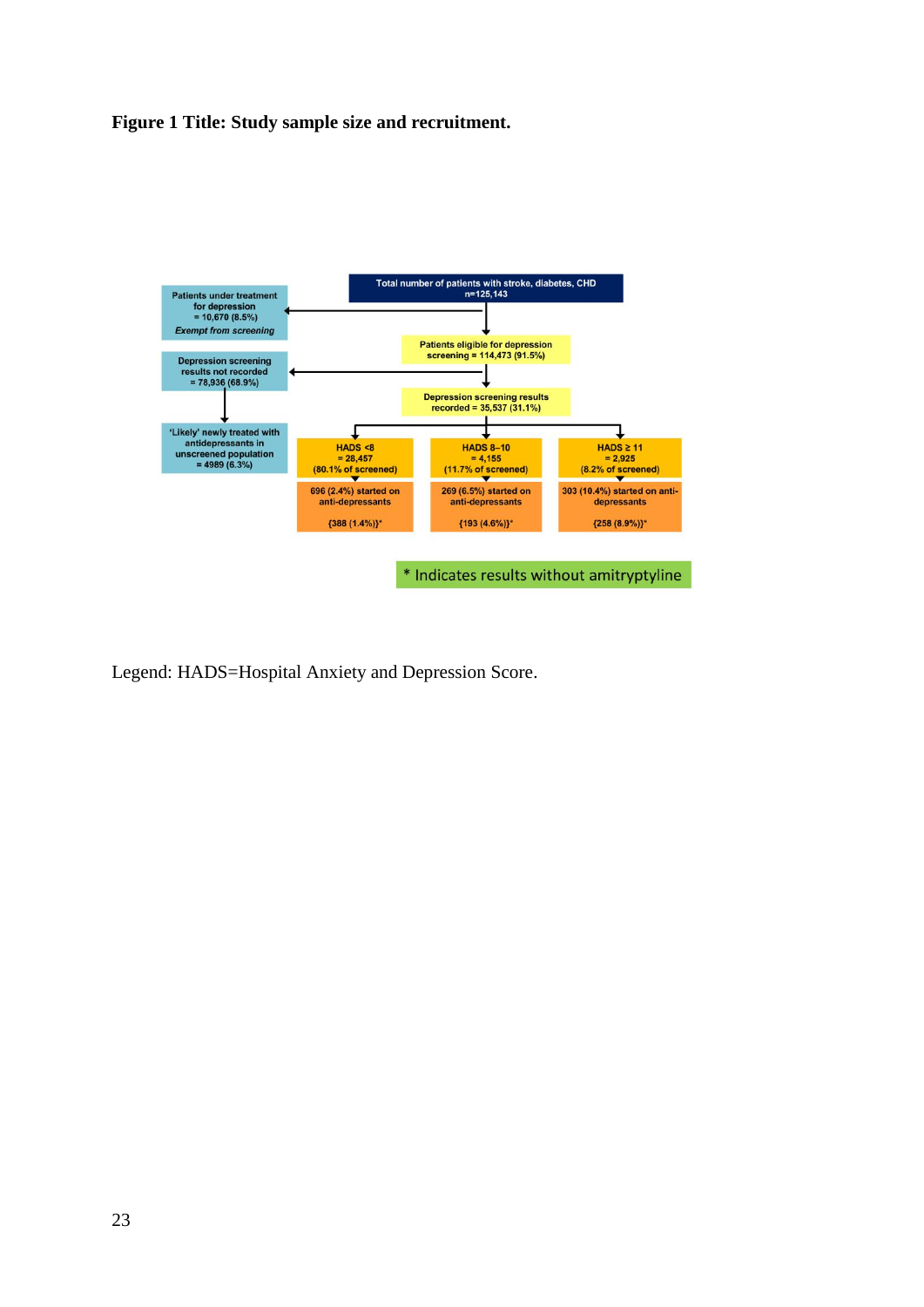**Figure 2 Title: Kaplan-Meier plots comparing clinical outcomes between depression screened and the not screened patient groups in existing cardiometabolic disease.** 



Legend: A panel of six plots for six different clinical outcomes comparing cumulative incidence for the depression screened and the not screened patient groups.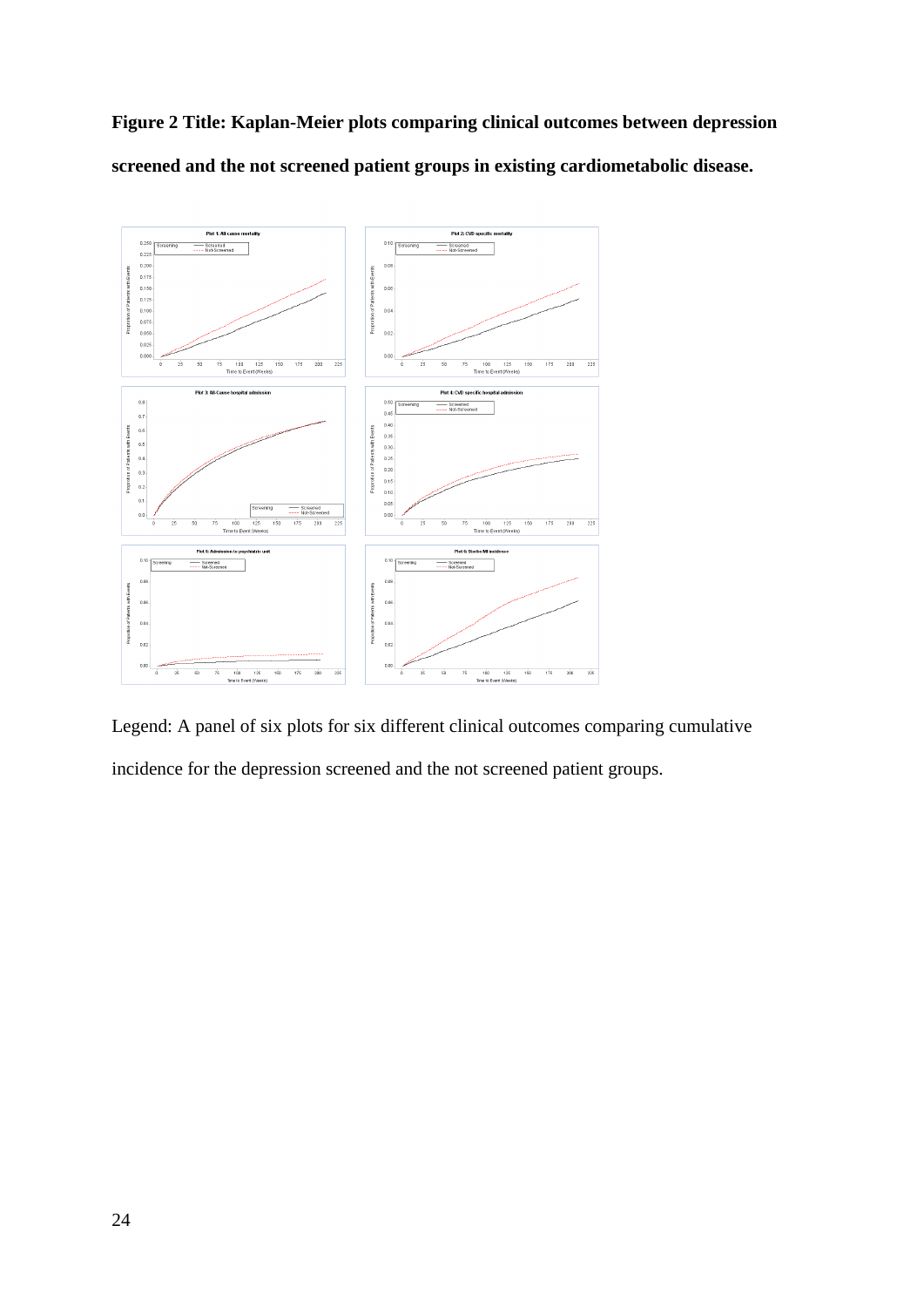



Legend: A panel of six plots for six different clinical outcomes comparing cumulative incidence for the depression screened and the not screened patient groups.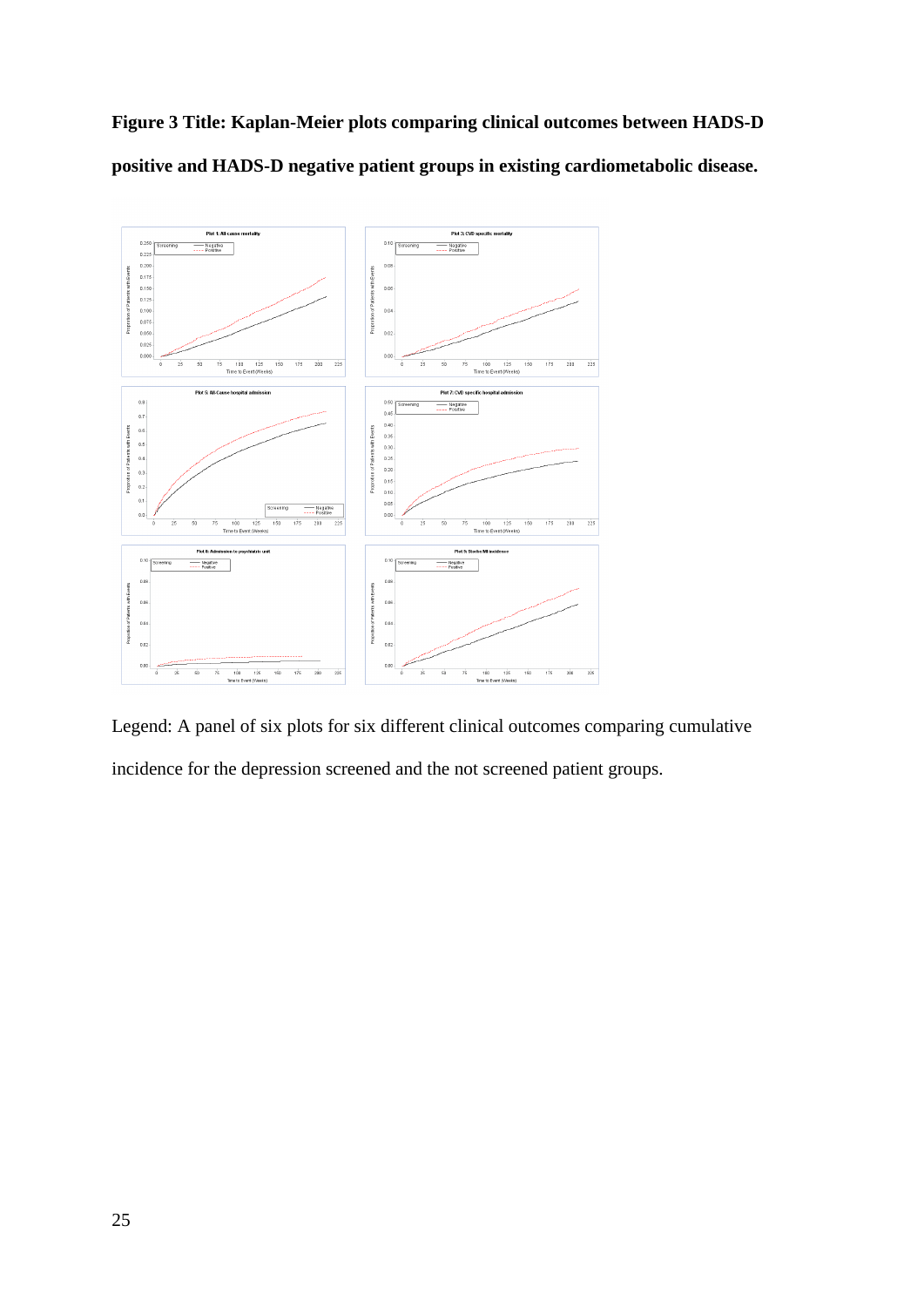**Figure 4 Title: Subgroup analyses for clinical outcomes for depression screened and the not screened patient groups in existing cardiometabolic disease.** 



Legend: A panel of six forest plots for six different clinical outcomes. If a line for an individual patient subgroup crosses the line of significance (1), it implies that the difference in outcome is not statistically significant for that particular subgroup of patients.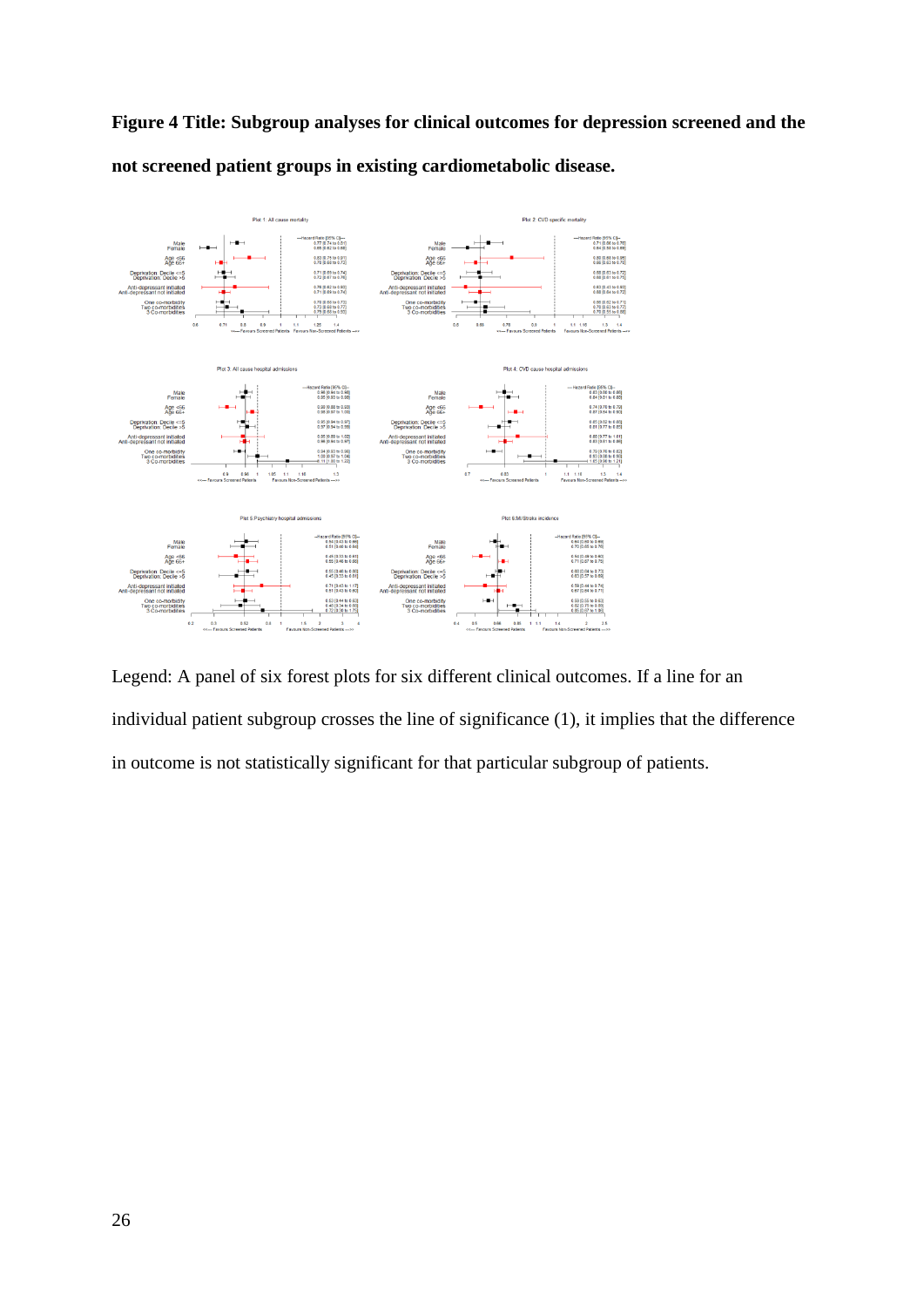# **Table 1 Title: Comparison of depression screened and the not screened patient groups**

# **in existing cardiometabolic disease.**

|                                                                | <b>Depression Screened</b> | Not Screened       | $p-$    |
|----------------------------------------------------------------|----------------------------|--------------------|---------|
|                                                                | $N = 35537$                | $N=78936$          | value   |
|                                                                |                            |                    |         |
| Age(years) - mean (SD), n                                      | 69.0 (11.9), 35526         | 67.0 (14.3), 78905 | < 0.001 |
| White ethnicity-n/ $N$ (%)                                     | 30693/33214 (92.4)         | 53343/59043 (90.3) | < 0.001 |
| Male sex - $n/N$ (%)                                           | 20658/35519 (58.2)         | 42727/78889 (54.2) | < 0.001 |
| Deprived socio-economic status SIMD<br>deciles $\leq$ -n/N (%) | 22726/34805 (65.3)         | 51686/76740 (67.4) | < 0.001 |
| Alcohol consumption - $n/N$ (%)                                |                            |                    |         |
| Moderate                                                       | 30367/31471 (96.5)         | 19469/20338 (95.7) | < 0.001 |
| Hazardous                                                      | 988/31471 (3.1)            | 724/20338 (3.6)    |         |
| Harmful                                                        | 116/31471 (0.4)            | 145/20338 (0.7)    |         |
| Smoking Status - n/N (%)                                       |                            |                    |         |
| Non-smokers                                                    | 9907/15092 (65.6)          | 15510/25554 (60.7) | < 0.001 |
| <b>Current smokers</b>                                         | 5185/15092 (34.4)          | 10044/25554 (39.3) |         |
| Number of co-morbidities - $n/N$ (%)                           |                            |                    |         |
| One                                                            | 27356/35537 (77.0)         | 65417/78936 (82.9) | < 0.001 |
| Two                                                            | 7410/35537 (20.9)          | 12265/78936 (15.5) |         |
| Three                                                          | 771/35537 (2.2)            | 1254/78936 (1.6)   |         |
| Antidepressant initiation -n/N (%)                             | 1268/35537(3.5)            | 4989/78936 (6.3)   | < 0.001 |
| All-cause mortality -n/N $(\%)$                                | 5021/35537 (14.1)          | 13569/78936 (17.2) | < 0.001 |
| New vascular events (Stroke/MI<br>incidence) -n/N (%)          | 2068/35537 (5.8)           | 6193/78936 (7.8)   | < 0.001 |
| All-cause hospital admissions -n/N (%)                         | 23717/35537 (66.7)         | 52089/78936 (66.0) | 0.013   |
| Cardiovascular disease related hospital<br>admissions -n/N (%) | 6701/35537 (18.9)          | 16278/78936 (20.6) | < 0.001 |
| Psychiatry unit admissions -n/N (%)                            | 203/35537 (0.6)            | 866/78936 (1.1)    | < 0.001 |
| Cardiovascular disease related<br>mortality- $n/N$ (%)         | 1734/35537 (4.8%)          | 4823/78936 (6.1%)  | < 0.001 |

Legend: SIMD=Scottish Index of Multiple Deprivation SD= Standard Deviation.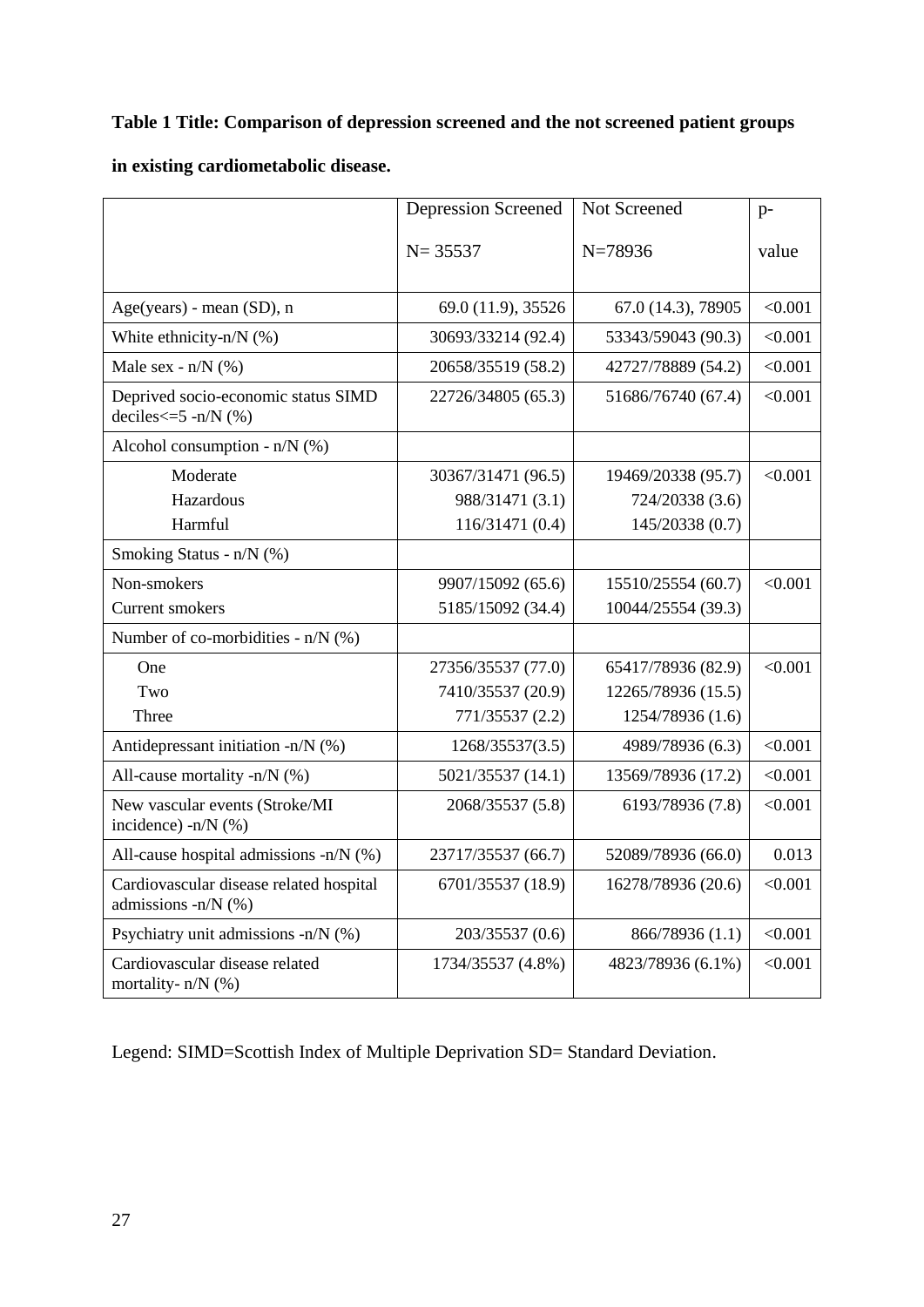# **Table 2 Title: Comparison of HADS-D positive and HADS-D negative patient groups in**

# **existing cardiometabolic disease.**

|                                                                         | HADS-D Positive $N=$ | <b>HADS-D Negative</b> | $p-$    |
|-------------------------------------------------------------------------|----------------------|------------------------|---------|
|                                                                         | 7080                 | $N = 28457$            | value   |
| $Age(years)$ - mean $(SD)$ , n                                          | 66.89 (12.36), 7077  | 69.56 (11.72), 28449   | < 0.001 |
| White ethnicity-n/ $N$ (%)                                              | 5953/6534 (91.1)     | 24740/26680 (92.7)     | < 0.001 |
| Male sex - $n/N$ (%)                                                    | 3900/7072 (55.1)     | 16758/28447 (58.9)     | < 0.001 |
| Deprived socio-economic status SIMD<br>deciles $\leq$ =5 -n/N $($ % $)$ | 5332/6917 (77.1)     | 17394/27888 (62.4)     | < 0.001 |
| Alcohol consumption - $n/N$ (%)                                         |                      |                        |         |
| Moderate                                                                | 5628/5853 (96.2)     | 24739/25618 (96.6)     | < 0.001 |
| Hazardous                                                               | 184/5853 (3.1)       | 804/25618 (3.1)        |         |
| Harmful                                                                 | 41/5853(0.7)         | 75/25618(0.3)          |         |
| Smoking Status - $n/N$ (%)                                              |                      |                        |         |
| Non-smokers                                                             | 1901/3582 (53.1)     | 8005/11510 (69.5)      | < 0.001 |
| Current smokers                                                         | 1680/3582 (46.9)     | 3505/11510 (30.5)      |         |
| Number of co-morbidities - $n/N$ (%)                                    |                      |                        |         |
| One                                                                     | 5095/7080 (72.0)     | 22261/28457 (78.2)     | < 0.001 |
| Two                                                                     | 1781/7080 (25.2)     | 5629/28457 (19.8)      |         |
| Three                                                                   | 204/7080 (2.9)       | 567/28457 (2.0)        |         |
| Antidepressant initiation -n/N (%)                                      | 572/7080 (8.1)       | 696/28457 (2.4)        | < 0.001 |
| All-cause death -n/N (%)                                                | 1244/7080 (17.6)     | 3777/28457 (13.3)      | < 0.001 |
| New vascular events (Stroke/MI<br>incidence) $-n/N$ (%)                 | 486/7080 (6.9)       | 1582/28457 (5.6)       | < 0.001 |
| All-cause hospital admissions -n/N<br>(%)                               | 5184/7080 (73.2)     | 18533/28457 (65.1)     | < 0.001 |
| Cardiovascular disease related hospital<br>admissions -n/N $(%)$        | 1538/7080 (21.7)     | 5163/28457 (18.1)      | < 0.001 |
| Psychiatry unit admissions -n/N (%)                                     | 66/7080 (0.9)        | 137/28457 (0.5)        | < 0.001 |
| Cardiovascular disease related<br>mortality- $n/N$ (%)                  | 398/7080 (5.6%)      | 1336/28457 (4.6%)      | < 0.001 |

Legend: HADS-D= Hospital Anxiety and Depression Score-depressive subscale HADS-D positive=HADS-D>7.SIMD=Scottish Index of Multiple Deprivation. SD= Standard Deviation.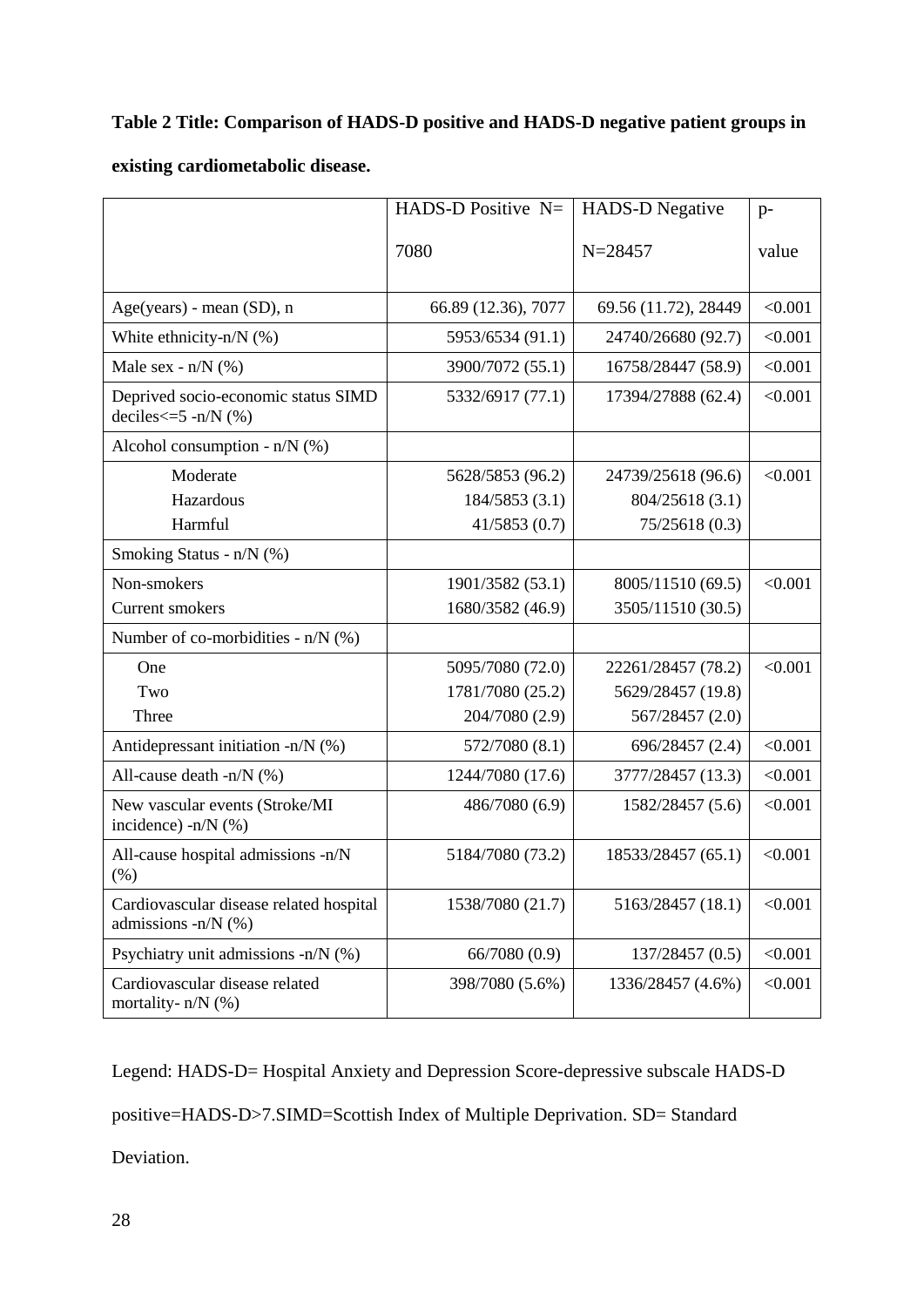**Table 3 Title: Comparison of demographic, behavioural and cardiovascular factors in depression screened and not screened patient groups in existing cardiometabolic disease for the matched data.** 

| Patient<br>Characteristics   |                         | Screened - $N = 21893$ | Non-Screened - $N =$<br>21893 | $p-$<br>value |
|------------------------------|-------------------------|------------------------|-------------------------------|---------------|
| <b>Sex</b>                   | Missing/Total (%)       | 13/21893(0.1)          | 12/21893(0.1)                 | 0.84          |
|                              | Male                    | 12068/21880 (55.2)     | 12047/21881 (55.1)            |               |
|                              | Female                  | 9812/21880 (44.8)      | 9834/21881 (44.9)             |               |
| Age (years)                  | Missing/Total (%)       | $6/21893(0.03\%)$      | 8/21893 (0.04 %)              | 0.62          |
|                              | Mean (SD)               | 67.9(12.4)             | 67.8(12.9)                    |               |
|                              | Median (IQR)            | 69.0 (60.0 to 77.0)    | 70.0 (59.0 to 78.0)           |               |
|                              | Min - Max               | $18.0 - 90.0$          | $18.0 - 90.0$                 |               |
| Body mass<br>index $(kg/m2)$ | Missing/Total $(\%)$    | 4603/21893 (21.02 %)   | 4652/21893 (21.25 %)          | 0.09          |
|                              | Mean (SD)               | 29.0(6.1)              | 29.0(6.2)                     |               |
|                              | Median (IQR)            | 28.1 (24.9 to 32.1)    | 28.3 (24.9 to 32.2)           |               |
|                              | Min - Max               | $5.9 - 96.0$           | $12.5 - 99.0$                 |               |
| <b>BMI</b> missing           | Yes                     | 4603/21893 (21.0)      | 4652/21893 (21.2)             | 0.57          |
|                              | N <sub>o</sub>          | 17290/21893 (79.0)     | 17241/21893 (78.8)            |               |
| <b>SIMD</b><br>(quintiles)   | N <sub>o</sub>          | 470/21893 (2.1)        | 492/21893 (2.2)               | 0.89          |
|                              | $1 =$ Most deprived     | 9271/21423 (43.3)      | 9256/21401 (43.3)             |               |
|                              | $\overline{2}$          | 4087/21423 (19.1)      | 4062/21401 (19.0)             |               |
|                              | 3                       | 2614/21423 (12.2)      | 2617/21401 (12.2)             |               |
|                              | $\overline{4}$          | 2383/21423 (11.1)      | 2403/21401 (11.2)             |               |
|                              | $5 =$ Least<br>deprived | 3068/21423 (14.3)      | 3063/21401 (14.3)             |               |
| Antidepressant<br>initiation | Yes                     | 1222/21893 (5.6)       | 1244/21893 (5.7)              | 0.65          |
|                              | N <sub>o</sub>          | 20671/21893 (94.4)     | 20649/21893 (94.3)            |               |
| Number of co-<br>morbidities | One                     | 16972/21893 (77.5)     | 16939/21893 (77.4)            | 0.45          |
|                              | Two                     | 4450/21893 (20.3)      | 4444/21893 (20.3)             |               |
|                              | Three                   | 471/21893 (2.2)        | 510/21893 (2.3)               |               |
| History of                   | Yes                     | 11938/21893 (54.5)     | 11967/21893 (54.7)            | 0.78          |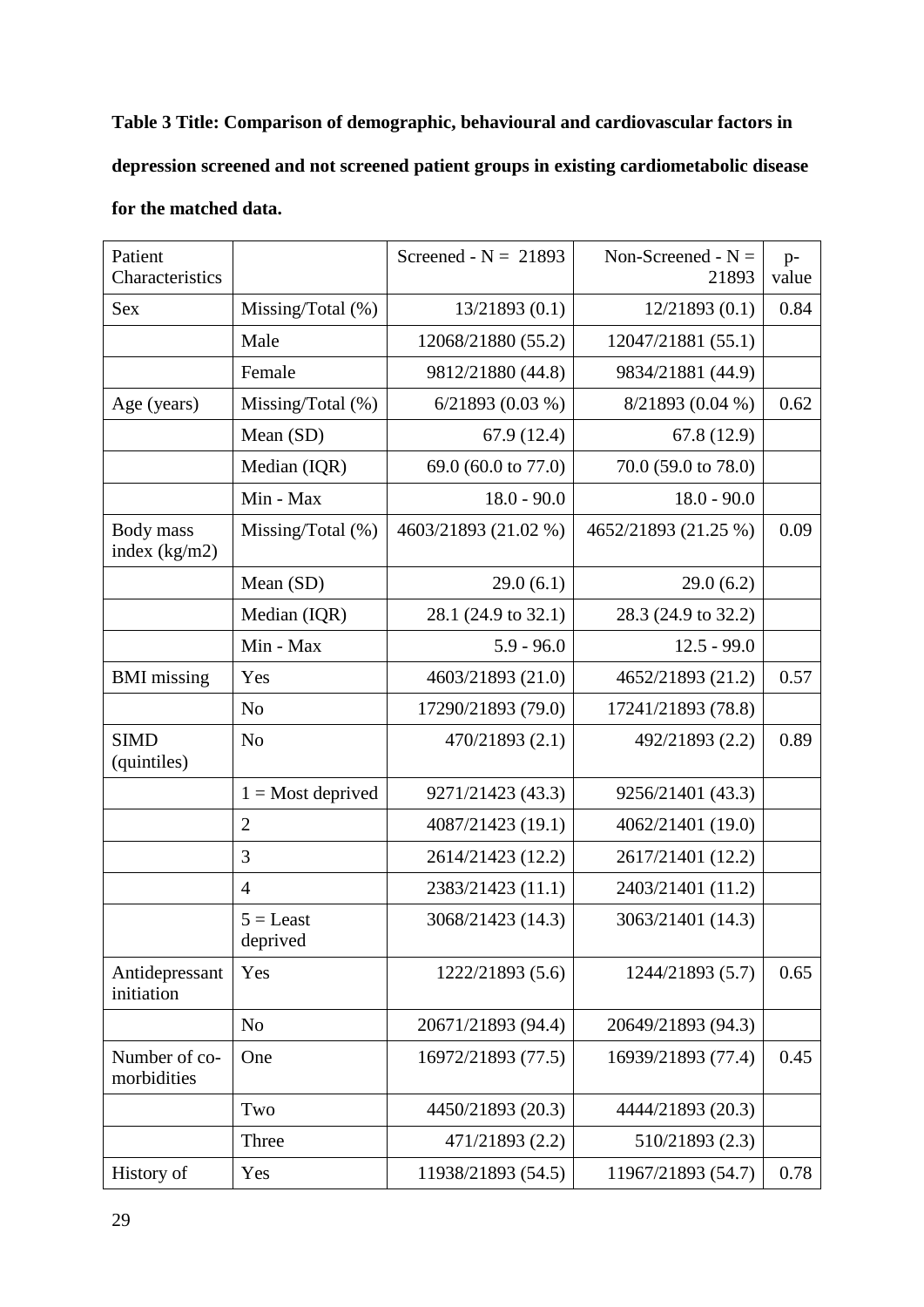| <b>Diabetes</b>                |                       |                             |                             |      |
|--------------------------------|-----------------------|-----------------------------|-----------------------------|------|
|                                | N <sub>o</sub>        | 9955/21893 (45.5)           | 9926/21893 (45.3)           |      |
| Smoking<br><b>Status</b>       | N <sub>o</sub>        | 12994/21893 (59.4)          | 13079/21893 (59.7)          | 0.89 |
|                                | Ex-smoker             | 5307/8899 (59.6)            | 5287/8814 (60.0)            |      |
|                                | <b>Current Smoker</b> | 3507/8899 (39.4)            | 3442/8814 (39.1)            |      |
|                                | Non-smoker            | 85/8899 (1.0)               | 85/8814 (1.0)               |      |
| Systolic BP<br>(mmHg)          | Missing/Total (%)     | 1984/21893 (9.06 %)         | 2073/21893 (9.47 %)         | 0.99 |
|                                | Mean (SD)             | 133.7 (17.9)                | 133.7 (18.2)                |      |
|                                | Median (IQR)          | 132.0 (121.0 to 143.0)      | 132.0 (120.0 to 142.0)      |      |
|                                | Min - Max             | $60.0 - 228.0$              | $55.0 - 244.0$              |      |
| <b>SBP</b> Missing             | Yes                   | 1984/21893 (9.1)            | 2073/21893 (9.5)            | 0.14 |
|                                | N <sub>o</sub>        | 19909/21893 (90.9)          | 19820/21893 (90.5)          |      |
| Diastolic BP<br>(mmHg)         | Missing/Total $(\%)$  | 1984/21893 (9.06 %)         | 2073/21893 (9.47 %)         | 0.12 |
|                                | Mean (SD)             | 75.3(10.5)                  | 75.3(10.5)                  |      |
|                                | Median (IQR)          | 76.0 (70.0 to 80.0)         | 76.0 (70.0 to 80.0)         |      |
|                                | Min - Max             | $30.0 - 131.0$              | $38.0 - 135.0$              |      |
| Cholesterol<br>(mmol/l)        | Missing/Total $(\%)$  | 2913/21893 (13.31 %)        | 2917/21893 (13.32 %)        | 0.86 |
|                                | Mean (SD)             | 4.4(1.1)                    | 4.4(1.1)                    |      |
|                                | Median (IQR)          | 4.2 $(3.7 \text{ to } 4.9)$ | 4.2 (3.6 to 5.0)            |      |
|                                | Min - Max             | $1.1 - 14.5$                | $1.0 - 14.2$                |      |
| Cholesterol<br>missing         | Yes                   | 2913/21893 (13.3)           | 2917/21893 (13.3)           | 0.96 |
|                                | N <sub>o</sub>        | 18980/21893 (86.7)          | 18976/21893 (86.7)          |      |
| Fasting<br>glucose<br>(mmol/l) | Missing/Total $(\%)$  | 18179/21893 (83.04<br>$%$ ) | 18170/21893 (82.99<br>$%$ ) | 0.88 |
|                                | Mean (SD)             | 7.4(3.3)                    | 7.4(3.4)                    |      |
|                                | Median (IQR)          | $6.4$ (5.3 to 8.3)          | 6.3 $(5.3 \text{ to } 8.2)$ |      |
|                                | Min - Max             | $1.9 - 28.9$                | $1.0 - 30.0$                |      |
| Fasting<br>glucose<br>missing  | Yes                   | 18179/21893 (83.0)          | 18170/21893 (83.0)          | 0.91 |
|                                | N <sub>o</sub>        | 3714/21893 (17.0)           | 3723/21893 (17.0)           |      |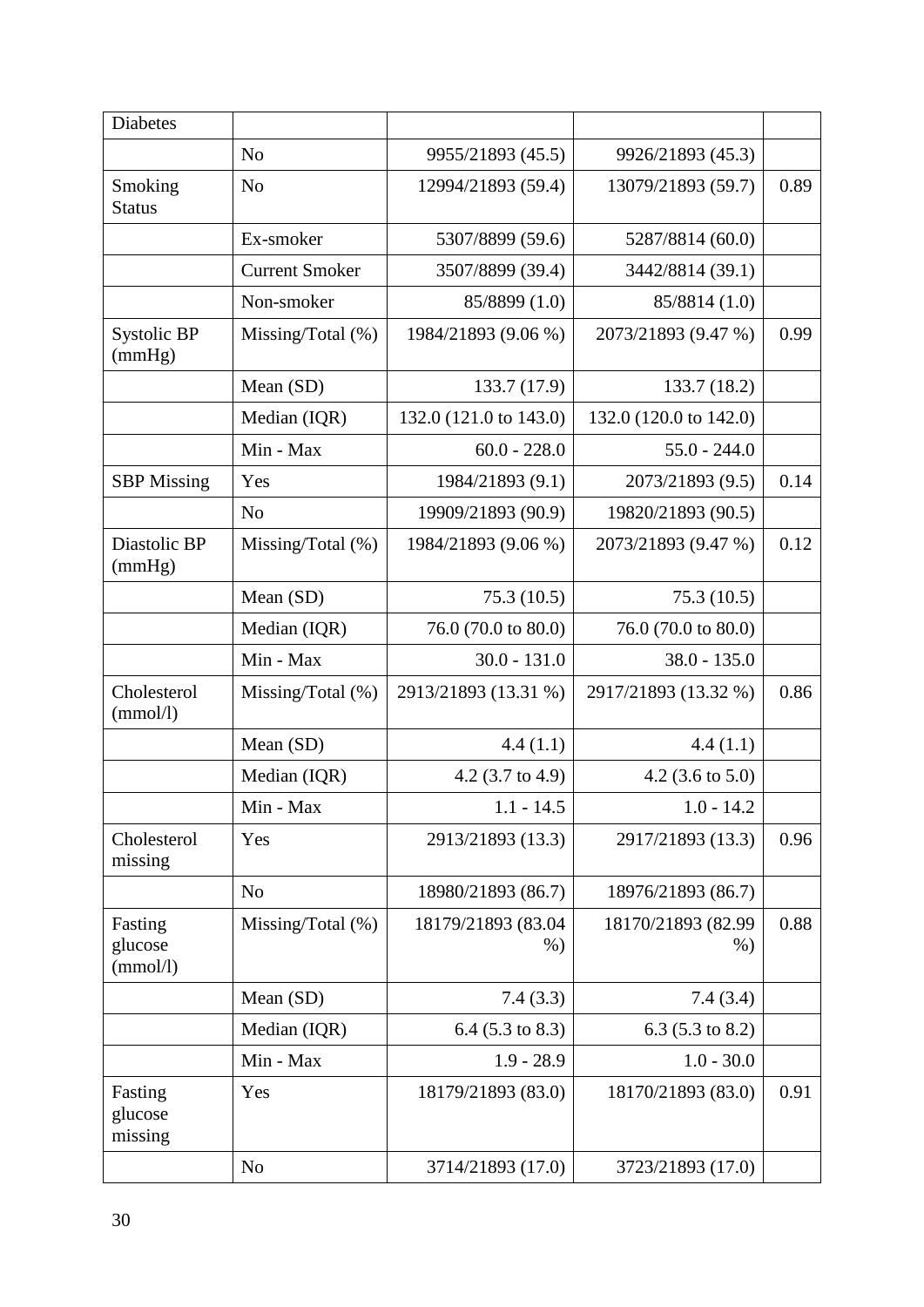| Random<br>glucose<br>(mmol/l) | Missing/Total $(\%)$ | 14984/21893 (68.44<br>$%$ ) | 14948/21893 (68.28<br>$%$ )  | 0.64 |
|-------------------------------|----------------------|-----------------------------|------------------------------|------|
|                               | Mean (SD)            | 7.9(4.4)                    | 7.9(4.3)                     |      |
|                               | Median (IQR)         | 6.2 $(5.2 \text{ to } 9.0)$ | 6.2 $(5.2 \text{ to } 8.9)$  |      |
|                               | Min - Max            | $1.4 - 37.0$                | $1.0 - 36.5$                 |      |
| Random<br>glucose<br>missing  | Yes                  | 14984/21893 (68.4)          | 14948/21893 (68.3)           | 0.71 |
|                               | N <sub>o</sub>       | 6909/21893 (31.6)           | 6945/21893 (31.7)            |      |
| Pulse rate/min                | Missing/Total $(\%)$ | 11729/21893 (53.57<br>$%$ ) | 11758/21893 (53.71<br>$%$ )  | 0.53 |
|                               | Mean (SD)            | 70.5(11.4)                  | 70.5(11.0)                   |      |
|                               | Median (IQR)         | 70.0 (62.0 to 78.0)         | 70.0 (62.0 to 78.0)          |      |
|                               | Min - Max            | $30.0 - 150.0$              | $37.0 - 150.0$               |      |
| Pulse missing                 | Yes                  | 11729/21893 (53.6)          | 11758/21893 (53.7)           | 0.78 |
|                               | N <sub>o</sub>       | 10164/21893 (46.4)          | 10135/21893 (46.3)           |      |
| <b>EGFR</b><br>(ml/min/m2)    | Missing/Total (%)    | 13681/21893 (62.49<br>$%$ ) | 13577/21893 (62.02<br>$%$ )  | 0.32 |
|                               | Mean (SD)            | 3.6(0.7)                    | 3.6(0.7)                     |      |
|                               | Median (IQR)         | $4.0$ (3.0 to 4.0)          | 4.0 $(3.0 \text{ to } 4.0)$  |      |
|                               | Min - Max            | $0.0 - 4.0$                 | $0.0 - 4.0$                  |      |
| <b>EGFR</b> missing           | Yes                  | 13681/21893 (62.5)          | 13577/21893 (62.0)           | 0.31 |
|                               | N <sub>o</sub>       | 8212/21893 (37.5)           | 8316/21893 (38.0)            |      |
| Hba1c<br>(mmol/mol)           | Missing/Total $(\%)$ | 11957/21893 (54.62<br>$%$ ) | 11861/21893 (54.18)<br>$%$ ) | 0.20 |
|                               | Mean (SD)            | 7.7(1.8)                    | 7.7(1.8)                     |      |
|                               | Median (IQR)         | 7.2 $(6.4 \text{ to } 8.5)$ | $7.2$ (6.4 to 8.6)           |      |
|                               | Min - Max            | $3.9 - 16.4$                | $2.0 - 18.1$                 |      |
| Hba1c missing                 | Yes                  | 11957/21893 (54.6)          | 11861/21893 (54.2)           | 0.36 |
|                               | N <sub>o</sub>       | 9936/21893 (45.4)           | 10032/21893 (45.8)           |      |
| Creatinine<br>(Umol/l)        | Missing/Total $(\%)$ | 11763/21893 (53.73<br>$%$ ) | 11659/21893 (53.25<br>$%$ )  | 0.63 |
|                               | Mean (SD)            | 89.7 (29.9)                 | 89.6 (28.9)                  |      |
|                               | Median (IQR)         | 84.0 (73.0 to 98.0)         | 84.0 (73.0 to 98.0)          |      |
|                               | Min - Max            | $40.0 - 494.0$              | $40.0 - 485.0$               |      |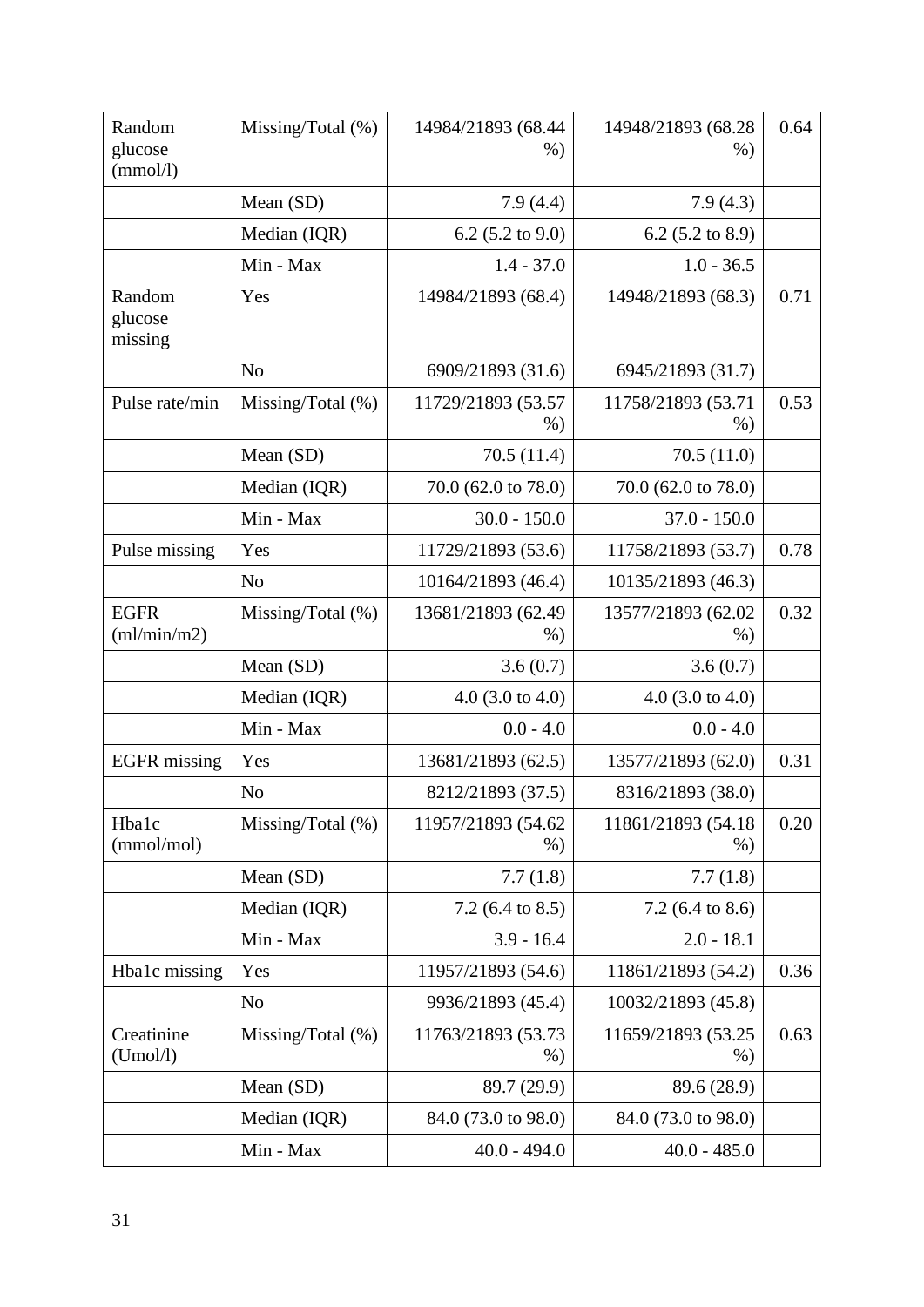| Creatinine<br>missing | Yes | 11763/21893 (53.7) | 11659/21893 (53.3) |  |
|-----------------------|-----|--------------------|--------------------|--|
|                       | No  | 10130/21893 (46.3) | 10234/21893 (46.7) |  |

Legend: Min=minimum Max=maximum SD=Standard Deviation IQR=Interquartile Range

SIMD=Scottish Index of Multiple Deprivation BP=Blood Pressure EGFR=Estimated

Glomerular Filtration Rate CI=Confidence Intervals MI=Myocardial Infarction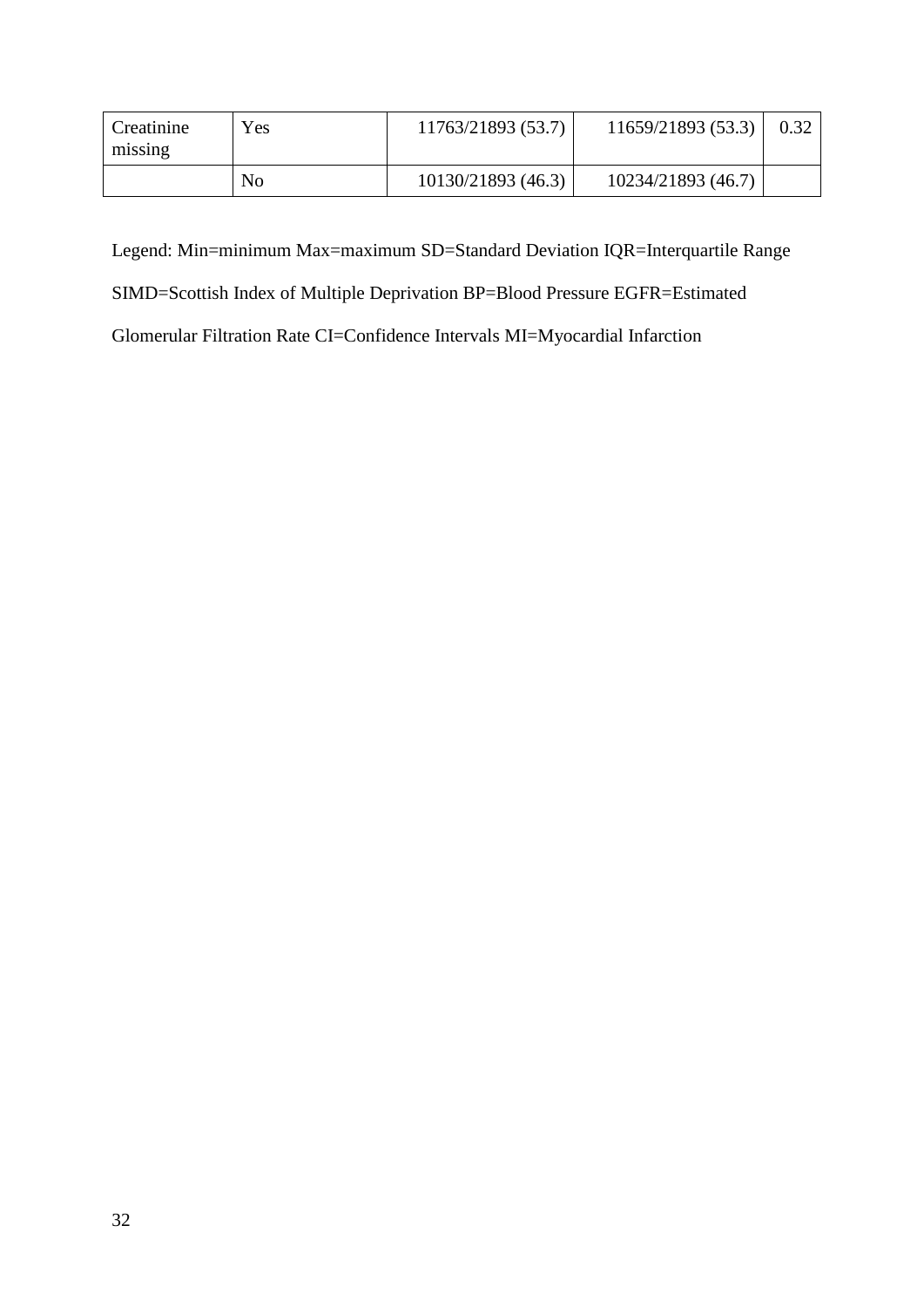**Table 4: Comparison of hazard ratios in depression screened and not screened patient groups in existing cardiometabolic disease for the matched data (N=21893 in each group).** 

| <b>Adverse Clinical Outcome</b>                       | HR (with 95% CI) for the depression screened |
|-------------------------------------------------------|----------------------------------------------|
|                                                       | vs. not screened group (matched data from    |
|                                                       | propensity score)                            |
| All-cause mortality                                   | $0.89(0.84 - 0.93)$                          |
| New vascular events (Stroke/MI incidence)             | $0.85(0.78-0.91)$                            |
| All-cause hospital admissions                         | $0.95(0.92 - 0.97)$                          |
| Cardiovascular disease related hospital<br>admissions | $0.92(0.88 - 0.97)$                          |
| Psychiatry unit admissions                            | $0.61(0.48 - 0.76)$                          |
| Cardiovascular disease related mortality              | $0.85(0.78 - 0.93)$                          |

Legend: HR=Hazard Ratio. CI=Confidence Intervals. MI=Myocardial Depression. Hospital

Anxiety and Depression Score-Depressive subscale used for depression screening.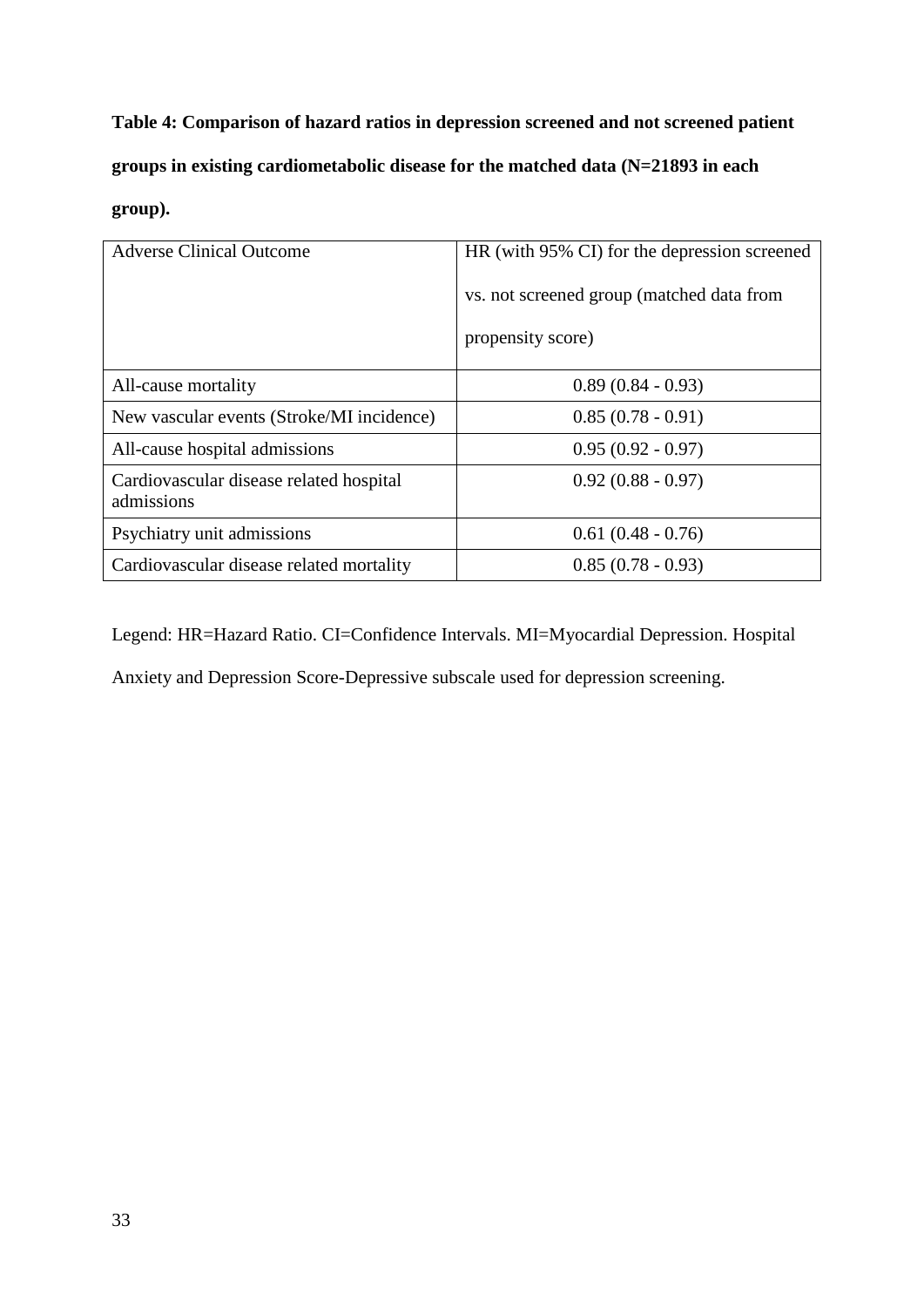# **Table 5 Title: Hazard ratios for clinical outcomes for HADS-D positive compared to the**

|                            | <b>Clinical Outcomes</b> | <b>Unadjusted Hazard</b> | Adjusted            |
|----------------------------|--------------------------|--------------------------|---------------------|
|                            |                          | Ratio (95% CI)           | <b>Hazard Ratio</b> |
|                            |                          |                          | (95% CI)            |
| Mild depression (HADS-D 8- | All-cause mortality      | $1.35(1.24 - 1.46)$      | $1.42(1.31 -$       |
| 10)                        |                          |                          | 1.54)               |
| Moderate/severe depression |                          | $1.37(1.25-1.50)$        | $1.67(1.52-1.83)$   |
| (HADS-D 11-21)             |                          |                          |                     |
| Mild depression (HADS-D 8- | <b>CVD</b> related       | $1.21(1.05 - 1.39)$      | $1.25(1.08 -$       |
| 10)                        | mortality                |                          | 1.43)               |
| Moderate/severe depression |                          | $1.25(1.06-1.47)$        | $1.50(1.27-1.77)$   |
| (HADS-D 11-21)             |                          |                          |                     |
| Mild depression (HADS-D 8- | All-Cause hospital       | $1.27(1.22 - 1.32)$      | $1.25(1.20-$        |
| 10)                        | admissions               |                          | 1.30)               |
| Moderate/severe depression |                          | $1.31(1.26-1.37)$        | $1.35(1.29-1.42)$   |
| (HADS-D 11-21)             |                          |                          |                     |
| Mild depression (HADS-D 8- | <b>CVD</b> related       | $1.34(1.25 - 1.44)$      | $1.28(1.19 -$       |
| 10)                        | hospital admissions      |                          | 1.38)               |
| Moderate/severe depression |                          | $1.36(1.25-1.48)$        | $1.39(1.28-1.52)$   |
| (HADS-D 11-21)             |                          |                          |                     |
| Mild depression (HADS-D 8- | Psychiatric unit         | $1.77(1.22 - 2.57)$      | $1.73(1.19 -$       |
| 10)                        | admissions               |                          | 2.52)               |
| Moderate/severe depression |                          | $2.25(1.52-3.32)$        | $2.19(1.45-3.30)$   |
| (HADS-D 11-21)             |                          |                          |                     |

# **HADS-D negative patient groups in existing cardiometabolic disease.**